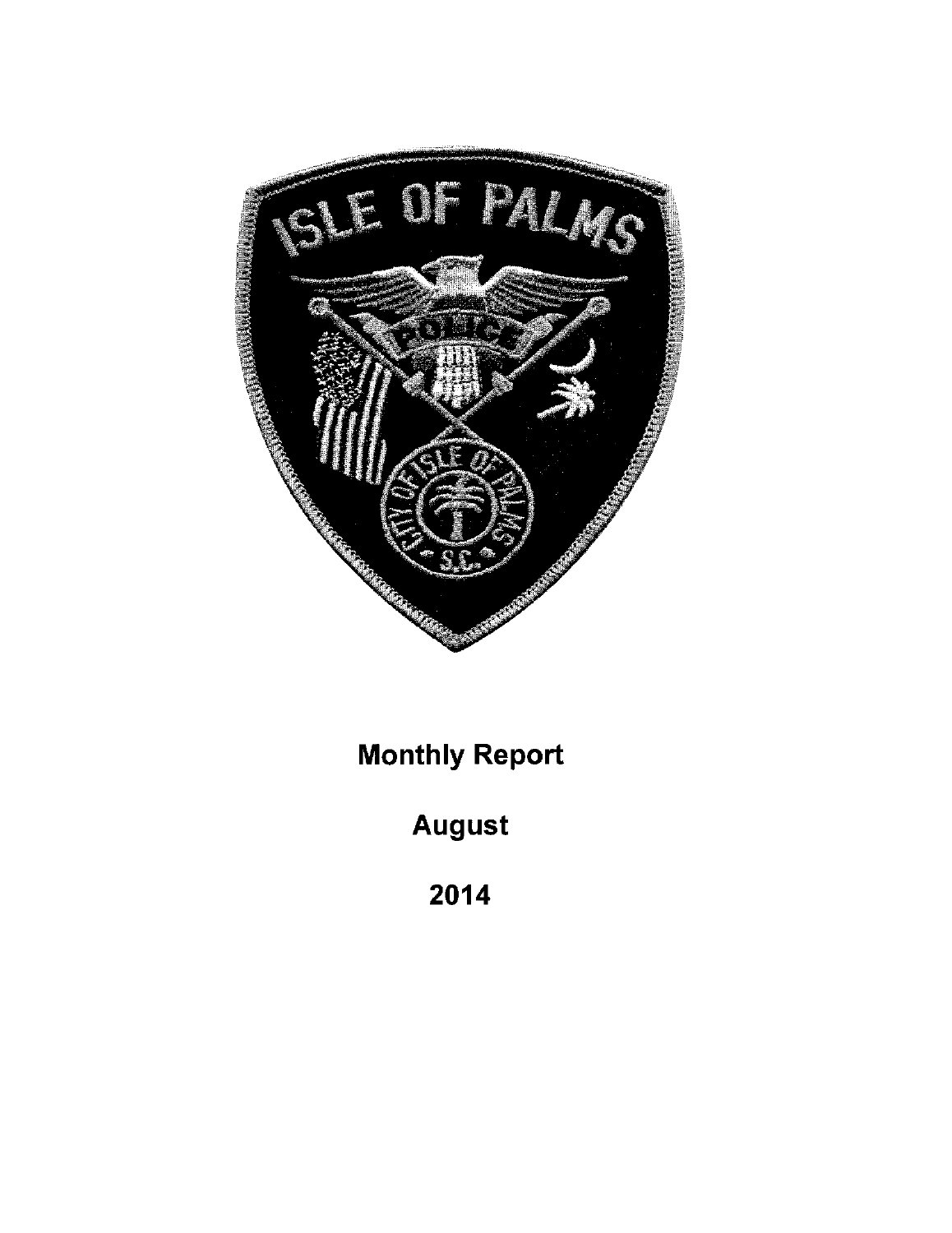| <b>Index</b>                                       | Page      |
|----------------------------------------------------|-----------|
| Synopsis                                           | $1 - 5$   |
| <b>Communications Report</b>                       | 6         |
| <b>Traffic Review</b>                              | 7         |
| Connector                                          | 8         |
| <b>Yearly Offense Type Comparison Report</b>       | 9         |
| <b>Arrest Summary &amp; Property Values Report</b> | 10        |
| <b>Primary UCR Code Arrest Summary</b>             | 11        |
| <b>Animal Control Report</b>                       | 12        |
| <b>Criminal investigations Report</b>              | 13        |
| <b>Training Report</b>                             | 14        |
| Overtime Report                                    | 15        |
| <b>Livability Report</b>                           | $16 - 17$ |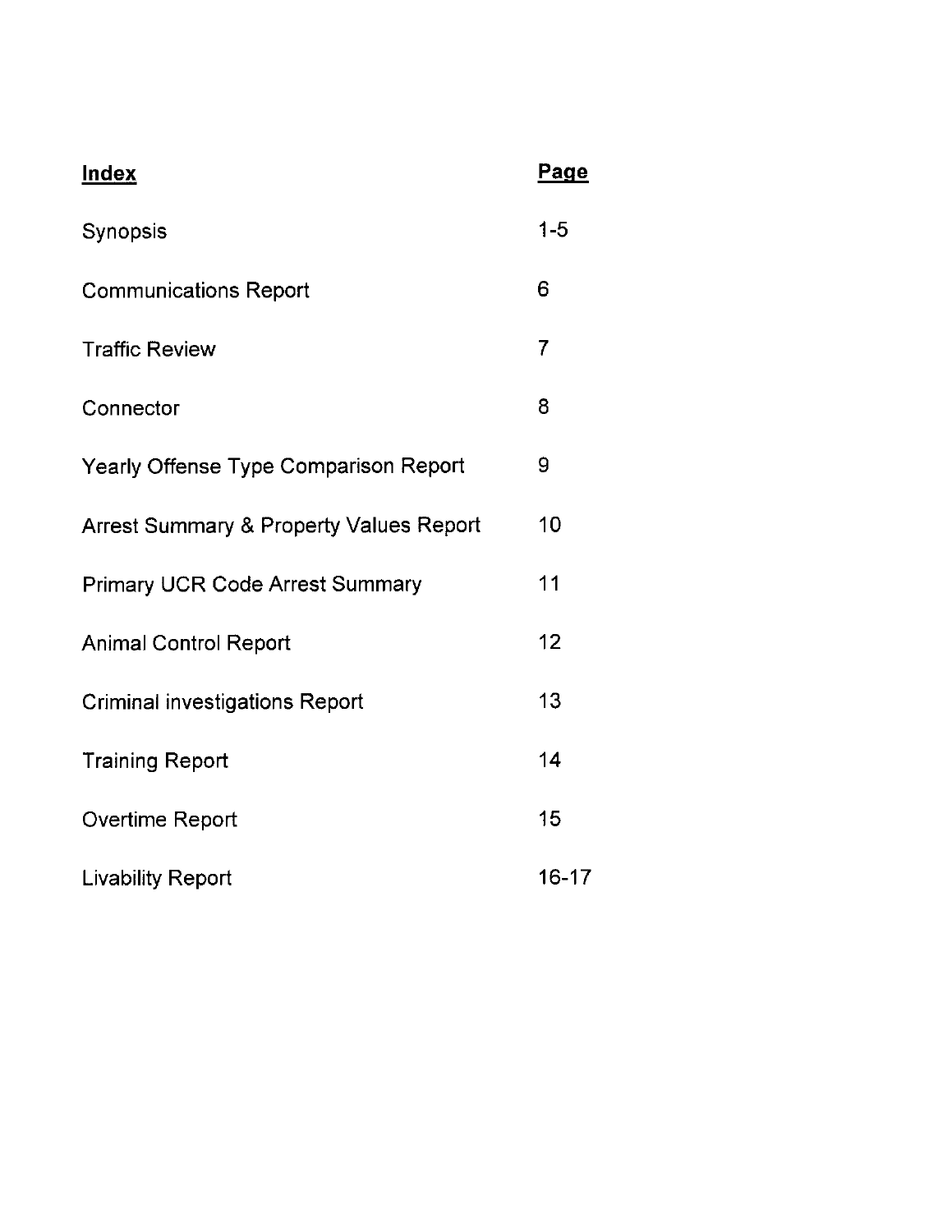

# **ISLE OF PALMS POLICE DEPARTMENT**

#### **THOMAS E. BUCKHANNON, III CHIEF OF POLICE**

**30 JC LONG BOULEVARD** POST OFFICE DRAWER 508 ISLE OF PALMS, SOUTH CAROLINA 29451 PHONE (843) 886-6522 FAX (843) 886-8527 www.iop.net

#### MAYOR CRONIN, CITY COUNCIL and ADMINISTRATOR TUCKER To:

Subj.: MONTHLY REPORT for July 2014

Date: September 1, 2014

The following is a synopsis of some of the activities of the Isle of Palms Police Department during the month of August 2014.

#### **August 1, 2014**

#### Motor Vehicle Theft - 41st Avenue / Waterway Boulevard

Officers on routine patrol heard what sounded like vehicle brakes locking up and then observed several subjects abandon a golf cart and take off running. The owner was eventually located and advised that no one was authorized to be using the golf cart. This case has been assigned to CID for further investigation.

#### Motor Vehicle Theft - Morgans Cove Drive

The complainant reported that unknown person(s) stole her golf cart and then returned it to the same area after causing significant damage to the vehicle. Investigators were able to collect fingerprints from the vehicle. This case has been assigned to CID for further investigation.

#### **August 5, 2014**

### Driving Under the Influence - Palm Boulevard / 13th Avenue

An officer stopped a vehicle for a speeding violation and suspected that the driver was under the influence of alcohol. Standardized Field Sobriety Tests were conducted and the subject was placed under arrest and refused to submit to the Datamaster Breath Test. The subject was charged accordingly and transported to the Detention Center.

#### **August 7, 2014**

#### Burglary - 1300 Block Ocean Boulevard

The complainant reported that unknown person(s) entered the residence where they were staying and removed money from their wallets. This case has been assigned to CID for further investigation.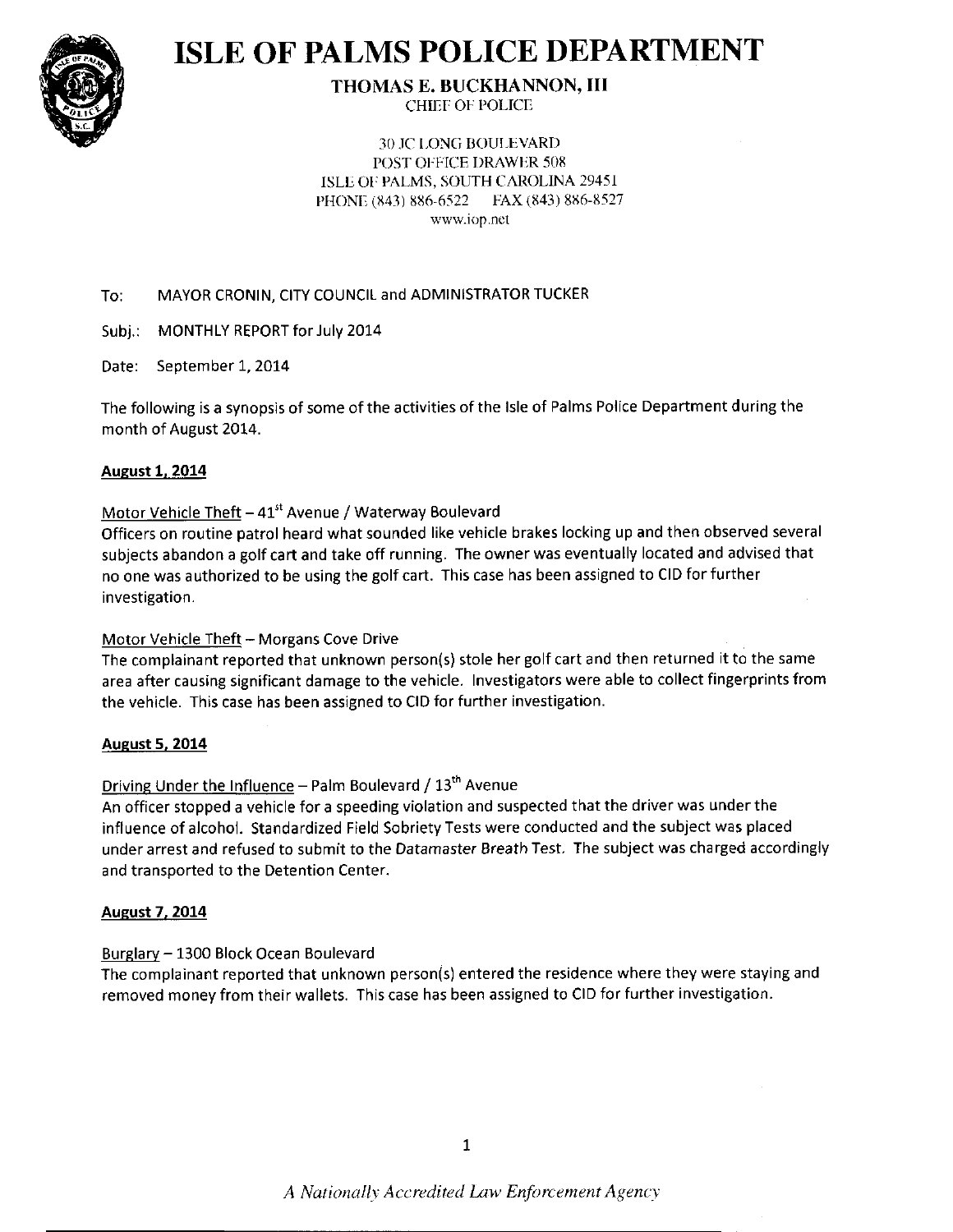#### **August 8, 2014**

#### Burglary - 6000 Block Palmetto Drive

The complainant reported that unknown person(s) entered the residence and removed atelevision and comforter. This case has been assigned to CID for further investigation.

#### August 9, 2014

#### Driving Under the Influence  $-24$ <sup>th</sup> Avenue / Hartnett Boulevard

An officer responded to a collision that had occurred and determined that the driver of one of the vehicles involved was possible under the influence. Standardized Field Sobriety Tests were conducted and the subject was placed under arrest. The subject was taken to the IOP Public Safety Building for Datamaster Breath Testing where he vomited in the officer's vehicle, and the testing area. The subject refused to provide a breath sample and was charged accordingly and transported to the Detention Center.

#### Motor Vehicle Theft - Yacht Harbor Court

The complainant reported that unknown person(s) stole his golf cart and the returned it with significant damage. Investigators were able to collect fingerprints from the vehicle. This case has been assigned to CID for further investigation.

#### August 11, 2014

#### Petit Larceny – Beach /  $9<sup>th</sup>$  Avenue

The complainant reported that he left his surfboard on the beach and then walked down to speak with other individuals. When he returned, he found that his surfboard had been stolen by unknown person(s). This case has been assigned to CID for further investigation.

#### August 12, 2014

#### Criminal Domestic Violence - 600 Block of Ocean Boulevard

Officers responded to a report of a male subject attempting to gain entry to a residence by kicking in the front door, Prior to the officer's arrival, the subject left the area in his vehicle, which was spotted getting onto the IOP Connector. An officer attempted to conduct a traffic stop, but the driver refused to pull over. The subject turned onto Rifle Range Road and by the time the Officer made the turn, the subject's vehicle was no longer visible. Shortly thereafter, we received a call from Mt. Pleasant Police Department in reference to the subject barricading himself inside a residence in their jurisdiction. Once the subject was taken into custody, he was turned over to our agency, arrested, charged accordingly and transported to the Detention Center.

#### August 13, 2014

#### Burglary - 1100 Block of Ocean Boulevard

The complainant reported that unknown person(s) entered into the residence and removed his wallet containing money and credit cards. This case has been assigned to CID for further investigation.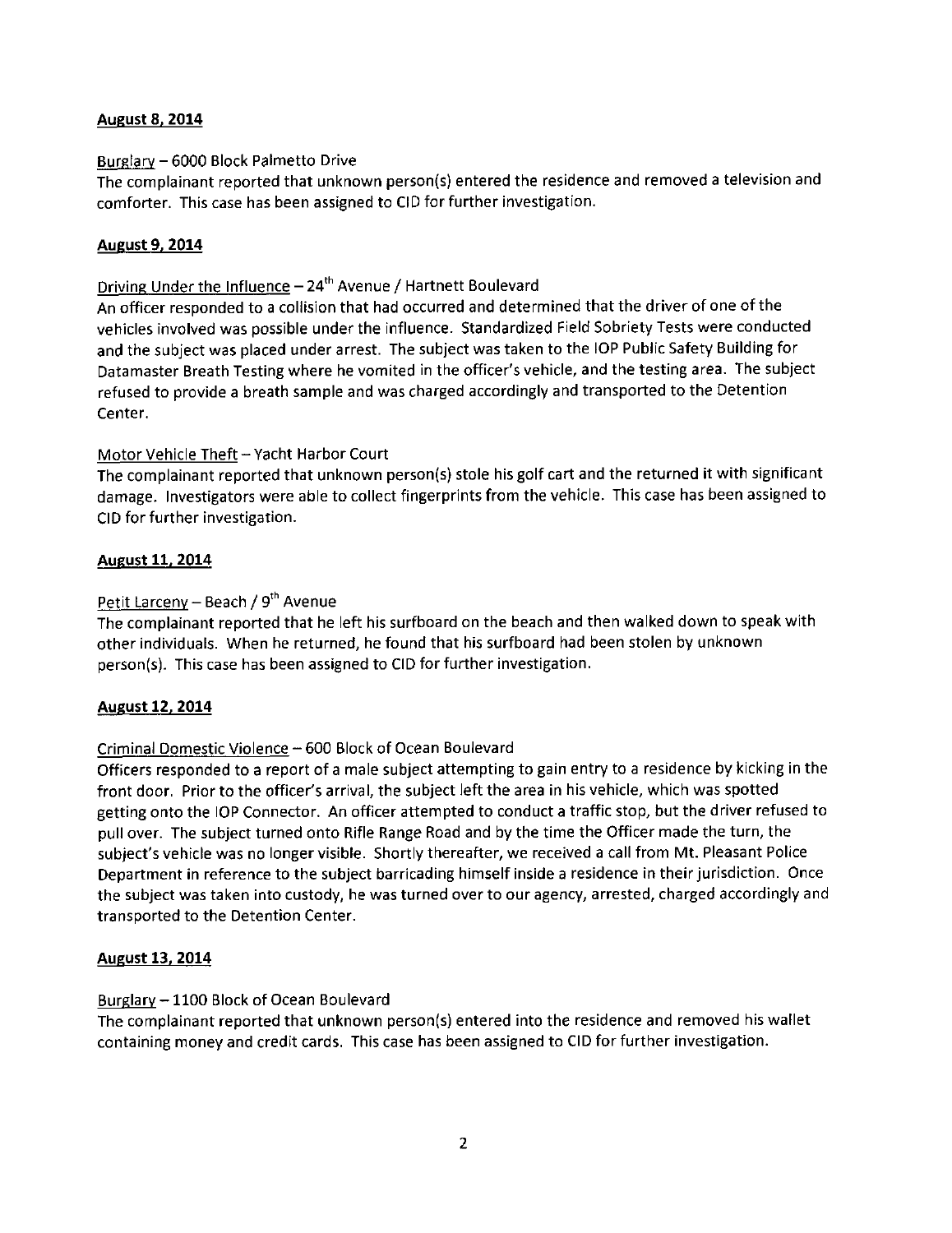#### Auqust 14, 2014

#### Warrant Arrest -  $5<sup>th</sup>$  Avenue / Beach Access

Officers responded to a report of a suspicious person matching the description of a subject wanted by Mt. pleasant Police Department for homicide by stabbing. With the assistance ofthe Public Works Director, the Officers were able to locate the subject, detain him and confirm his identity. The subject was released to Mt. Pleasant Police Department.

#### Petit Larceny - 1400 Ocean Club

A complainant reported that they had gone for a walk and when they returned to the residence, there was a housekeeping crew in the unit. The complainant then discovered that money was missing from her purse and her husband's wallet. This case has been assigned to CID for further investigation.

#### August 16, 2014

#### Motor Vehicle Theft - Morgan Place Drive

The complainant reported that unknown person(s) took his golf cart from the location ithad been parked. When the complainant returned to his golf cart, he observed that there was damage to the front bumper, it was covered in sand, and a support bar had been broken off. This case has been assigned to CID for further investigation.

#### August 17, 2014

#### Simple Assault - 1000 Block of Ocean Boulevard

A complainant was sitting in front of a local establishment when two unknown person(s) began making fun of people leaving the establishment, The complainant told them that what they were doing was unnecessary and then he does not remember what happened next, The responding Officer observed the complainant to have blood on the side of the complainant's face and on the back of his head. Further investigation revealed that the unknown person(s) struck the complainant in the head multiple times, knocking him unconscious. This case has been assigned to CID for further investigation.

#### Motor Vehicle Theft - 3300 Block of Cameron Boulevard

The complainant reported that unknown person(s) took his golf cart from the location it had been parked, in front of his garage. When the complainant went out the next morning, he observed that the roof ofthe golf cart was bent, the driver's side headlight was missing and it was covered in sand. This case has been assigned to clD for further investigation.

#### Auqust 19, 2014

#### Driving Under the Influence - IOP Connector

An officer observed avehicle commit a moving violation and conducted atraffic stop. Further investigation revealed that the driver was possibly under the influence. Standardized Field Sobriety Testing was completed and the driver was arrested and transported to complete Datamaster Testing where the driver was given an opportunity to provide a breath sample, but refused. The driver was charged accordingly and transported to the Detention Center.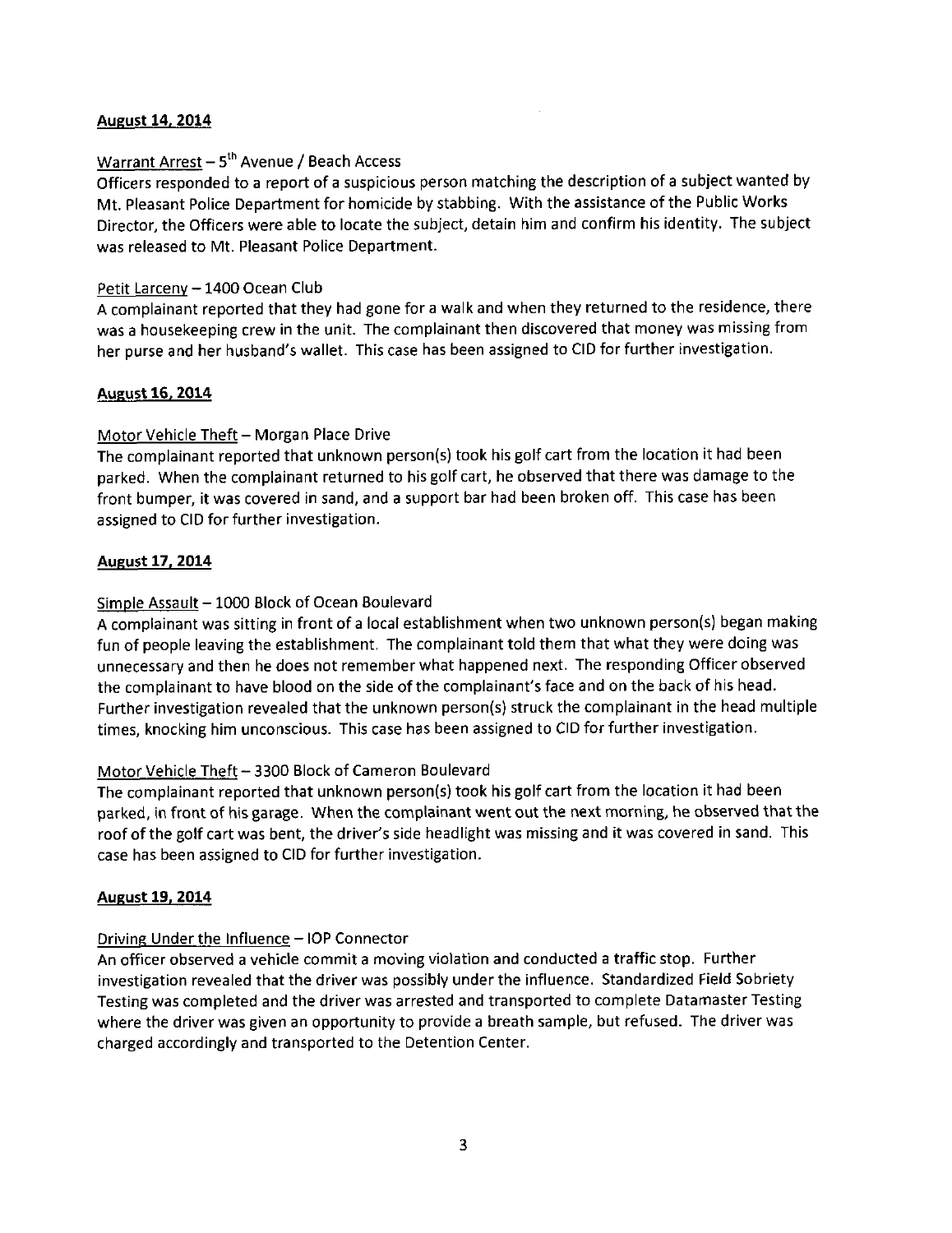#### Auqust 21, 2014

#### Petit Larceny - Beach / 25<sup>th</sup> Avenue

The complainant reported that unknown person(s) removed his camera from his belongings left on the beach while he was swimming. This case has been assigned to CID for further investigation.

#### August 22, 2014

#### Driving Under the Influence  $-5<sup>th</sup>$  Avenue and Palm Boulevard

An officer observed avehicle commit a moving violation and conducted atraffic stop. The officer detected an odor of an alcoholic beverage coming from within the vehicle and the driver admitted to drinking. Standardized Field Sobriety Testing was conducted, the driver was placed under arrest and taken for Datamaster testing. The driver completed the Datamaster test with a Breath Alcohol Content of .14%. The driver was charged accordingly and transported to the Detention Center.

#### Theft from Motor Vehicle - 2800 Block of Palm Boulevard

The complainant reported that unknown person(s) removed the license plate from his vehicle. This case has been assigned to CID for further investigation.

#### August 23, 2014

#### Driving Under the Influence  $-21<sup>st</sup>$  Avenue and Palm Boulevard

An officer observed avehicle commit a moving violation and conducted atraffic stop. The officer detected an odor of an alcoholic beverage coming from within the vehicle. The officer offered the driver the opportunity to complete Standardized Field Sobriety Tests, but she refused. The driver was arrested, taken for Datamaster Testing, which she refused to complete. The driver was charged accordingly and transported to the Detention Center.

#### August 24, 2014

#### Petit Larceny - 3700 Block of Cameron Boulevard

A complainant reported that unknown person(s) removed from the residence two purses containing cash, credit cards, debit cards, driver's licenses and cellular phones. The complainant reported that they were having a bachelorette party and had a male stripper performing. During the time the Stripper was at the residence is when they believed their belongings were taken. This case has been assigned to CID for further investigation.

#### Driving Under the Influence - Waterway Island Drive

Officers responded to the area in reference to a disturbance and were notified that one of the subjects had left the residence. An Officer spotted the subject's vehicle and made contact with the driver. Further investigation revealed that the subject was under the influence. Standardized Field Sobriety Testing was conducted and the driver was placed under arrest. The subject was believed to be under the influence of drugs and was offered Datamaster Testing, which was completed. The Officer then requested aDrug Recognition Expert from Mount Pleasant Police Department to meet at East Cooper Medical center where the subject provided a blood sample. The driver was charged accordingly and transported to the Detention Center.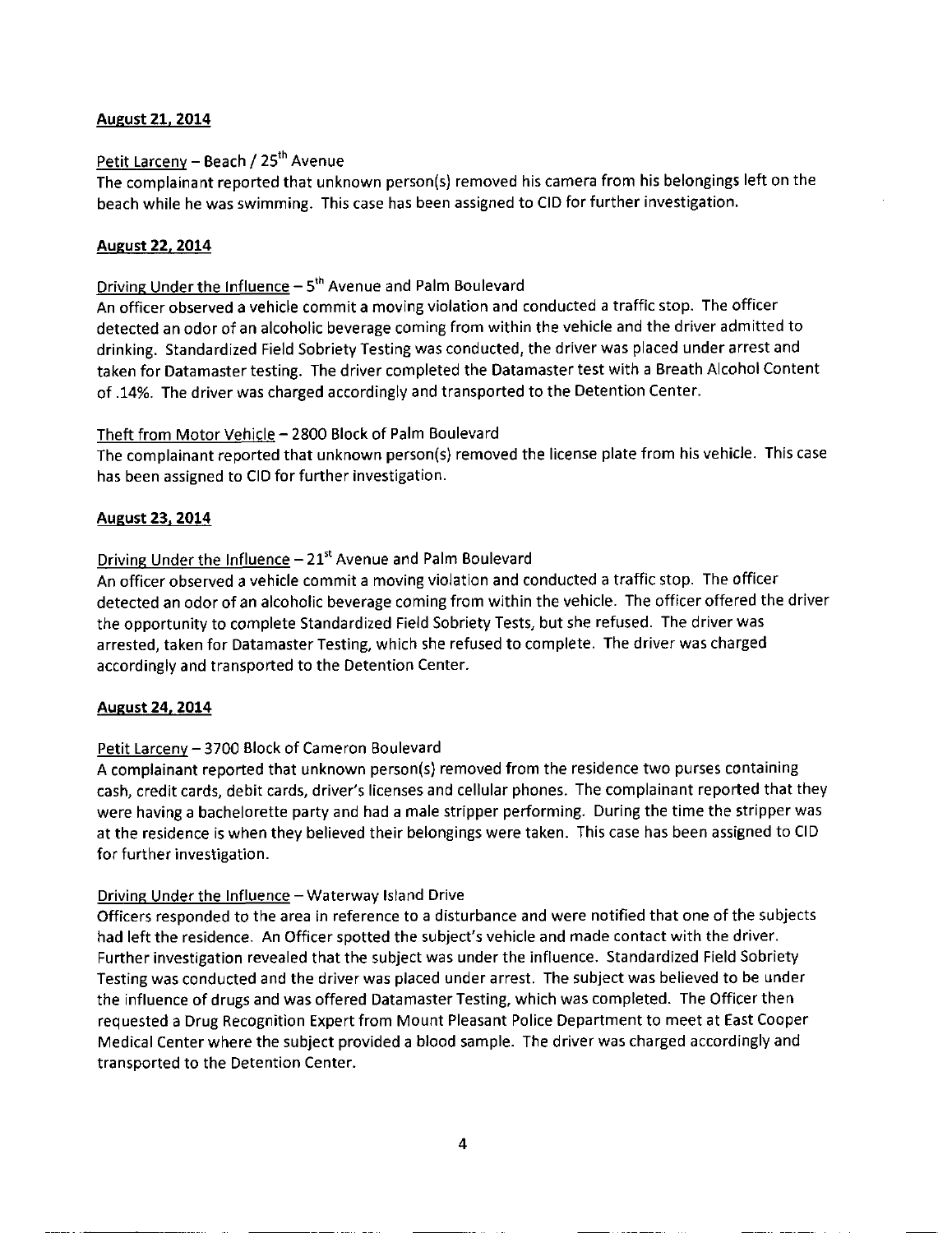#### August 26. 2014

#### Petit Larceny - Beach and 25<sup>th</sup> Avenue Public Beach Access

The complainant reported that she had gone surfing and left her belongings near the beach access path. Upon her return, unknown person(s) had taken her bag containing her car keys, cellular phone and camera. This case has been assigned to CID for further investigation.

#### August 27, 2014

#### Petit Larceny - Yacht Harbor Court

The complainant reported that unknown person(s) had gained entry into the owner's closet and stolen several items. This case has been assigned to CID for further investigation.

#### Theft from Motor Vehicle - 2300 Block of Palm Boulevard

The complainant reported that they left their bags on the beach and went for a walk. When they returned, they discovered that unknown person(s) had gone through the bags and removed keys, purse, wallet, cash, debit/credit cards, and cellular phone. The complainant found the keys left on the hood of the vehicle. This case has been assigned to CID for further investigation.

#### August 28, 2014

### Driving Under the Influence - Palm Boulevard and 5<sup>th</sup> Avenue

An Officer stopped a vehicle for a moving violation and discovered that the driver was possibly under the influence of an alcoholic beverage. Standardized Field Sobriety Testing was conducted and at the completion of the testing, the driver was placed under arrest. The driver was taken for Datamaster Testing and refused to provide a breath sample. The driver was charged accordingly and transported to the Detention Center.

#### August 31, 2014

#### Theft from Motor Vehicle  $-23$ <sup>rd</sup> Avenue and Palm Boulevard

The complainant reported that unknown person(s) had broken the rear driver's side window of her vehicle and removed several electronic devices. This case has been assigned to CID for further investigation.

#### Petit Larceny  $-3<sup>rd</sup>$  Avenue and Ocean Boulevard

The complainant reported that unknown person(s) had removed his cellular phone that he had left on the rear bumper of his truck. He was able to ping the location ofthe phone, which provided a general area in Mount Pleasant. This case has been assigned to CID for further investigation.

#### **Community Service**

During the month of August 2014, Officers issued seven (7) "You Could Have Been a Victim of a Crime" notices and forty-one (41) Property Security Check notices.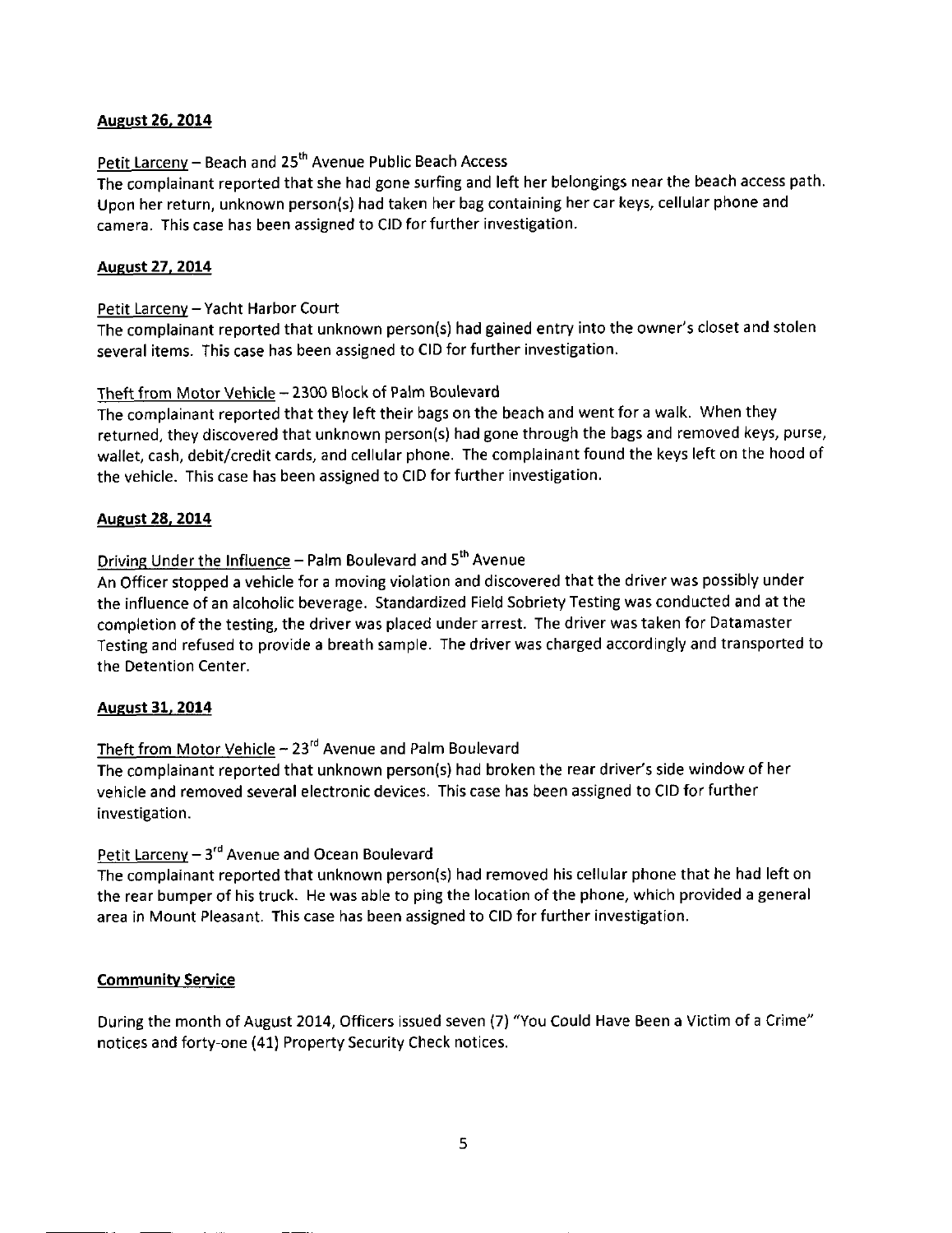During the month of August 2014, the Consolidated Dispatch Center received and dispatched 6151 calls for service to the four (4) public safety agencies of Isle of Palms and Sullivan's Island, and the National Park Service. The following is a breakdown of activity by department.

|                                               | <b>IOPPD</b>                     | <b>IOPFD</b>                                                         | <b>SIPD</b>          | <b>SIFD</b> | <b>NPS</b>  | <b>TOTALS</b>         |
|-----------------------------------------------|----------------------------------|----------------------------------------------------------------------|----------------------|-------------|-------------|-----------------------|
| August-14                                     | 4925                             | 171                                                                  | 995                  | 60          | 0           | 6151                  |
| August-13                                     | 3807                             | 156                                                                  | 948                  | 64          | Ó           | 4975                  |
| Percentage Change                             | 29%                              | 10%                                                                  | 5%                   | $-6\%$      |             | 24%                   |
| Year to Date 2014                             | 34731                            | 754                                                                  | 9254                 | 337         | 0           | 45076                 |
| Year to Date 2013                             | 27732                            | 729                                                                  | 5925<br>302          |             | $\mathbf 0$ | 34688                 |
| Percentage Change<br>mmmm                     | 25%                              | 3%                                                                   | 56%                  | 12%         | $0\%$       | 30%                   |
| <b>Patrol Zones</b>                           | <b>Patrol</b><br><b>Requests</b> | Officer Initiated<br>Calls &<br><b>Registration</b><br><b>Checks</b> | <b>Service Calls</b> |             |             | <b>Total Services</b> |
| Tract 1.<br>Breach Inlet to 10th Ave          | 657                              | 25                                                                   | 184                  |             |             | 866                   |
| Tract 2:<br>Ocean Blvd to JC Long to 14th Ave | 102                              | $\overline{7}$                                                       | 195                  |             |             | 304                   |
| Tract 3:<br>10th Ave North to 21st Ave South  | 657                              | 62                                                                   | 258                  |             |             | 977                   |
| Tract 4:<br>21st Ave North to 31st Ave South  | 576                              | 33                                                                   |                      | 239         |             | 848                   |
| Tract 5:<br>31st Ave North to 41st Ave South  | 503                              | 12                                                                   | 154                  |             |             | 669                   |
| Tract 6:<br>Forest Trail                      | 46                               | 1                                                                    | 5                    |             | 52          |                       |
| Tract 7:<br>41st Ave North to 57th Ave        | 516                              | 12                                                                   | 131                  |             | 659         |                       |
| Tract 8:<br><b>Wild Dunes</b>                 | 86                               | 5                                                                    | 173                  |             |             | 264                   |
| Tract 9:<br><b>IOP Connector</b>              | 82                               | 10                                                                   | 59                   |             |             | 151                   |
| Tract 10:<br>County Park                      | 34                               | 9                                                                    | 25                   |             |             | 68                    |
| Tract 99:<br>Off Island                       | 6                                | $\overline{7}$                                                       | 54                   |             | 67          |                       |
| Totals:                                       | 3265                             | 183                                                                  | 1477                 |             |             | 4925                  |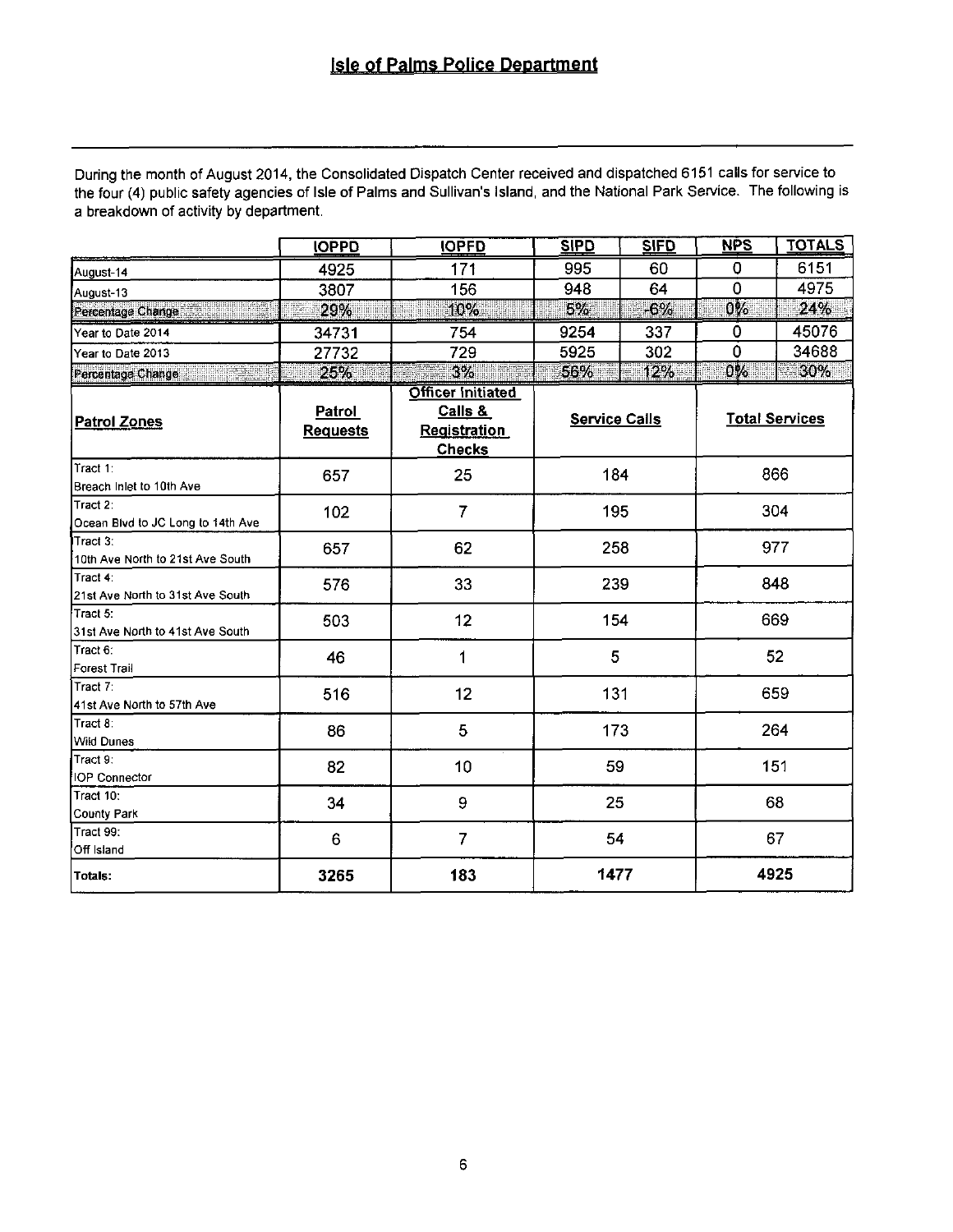



## Aug-14

## Traffic Enforcement

| Traffic Stops for Current Month |                |                | Traffic Stops Previous Month |                        | Percentage Change    |                      |
|---------------------------------|----------------|----------------|------------------------------|------------------------|----------------------|----------------------|
| 465                             |                |                | 610                          |                        | $-24%$               |                      |
|                                 | August<br>2014 | August<br>2013 | Percentage<br>Change         | Year To Date  <br>2014 | Year To Date<br>2013 | Percentage<br>Change |
| <b>Traffic Stops</b>            | 465            | 411            | 13%                          | 3476                   | 3247                 | 7%                   |
| Traffic Stops w/Tickets         | 173            | 117            | 48%                          | 928                    | 771                  | 20%                  |
| % Traffic Stops w/Tickets       | 37%            | 28%            | 9%                           | 27%                    | 24%                  | 3%                   |

## **Traffic Collisions**

|                           | August<br>2014 | August<br>2013 | Percentage<br>Change | Year To Date   Year To Date   Percentage<br>2014 | 2013 | Change |
|---------------------------|----------------|----------------|----------------------|--------------------------------------------------|------|--------|
| <b>Traffic Collisions</b> |                |                | 125%                 | 68                                               | 53   | 28%    |

### **Officer Activity**

|                              | August | August | Percentage | Year To Date            | Year To Date | Percentage |
|------------------------------|--------|--------|------------|-------------------------|--------------|------------|
|                              | 2014   | 2013   | Change     | 2014                    | 2013         | Change     |
| <b>DUI Tickets</b>           | 7      | 3      | 133%       | 27                      | 19           | 42%        |
| <b>DUS Tickets</b>           | 5      | 7      | $-29%$     | 58                      | 54           | 7%         |
| <b>Speeding Tickets</b>      | 36     | 45     | $-20%$     | 275                     | 285          | $-4%$      |
| <b>Other Traffic Tickets</b> | 131    | 76     | 72%        | 741                     | 549          | 35%        |
| Non Traffic Tickets          | 20     | 9      | 122%       | 171                     | 66           | 159%       |
| Parking Tickets              | 490    | 880    | -44%       | 2438                    | 4019         | $-39%$     |
| <b>Littering Tickets</b>     | 0      | 0      | 0%         | $\overline{\mathbf{4}}$ | 3            | 33%        |
| <b>City Tickets</b>          | 25     | 24     | 4%         | 139                     | 166          | $-16%$     |
| <b>Warning Tickets</b>       | 266    | 280    | -5%        | 2646                    | 2138         | 24%        |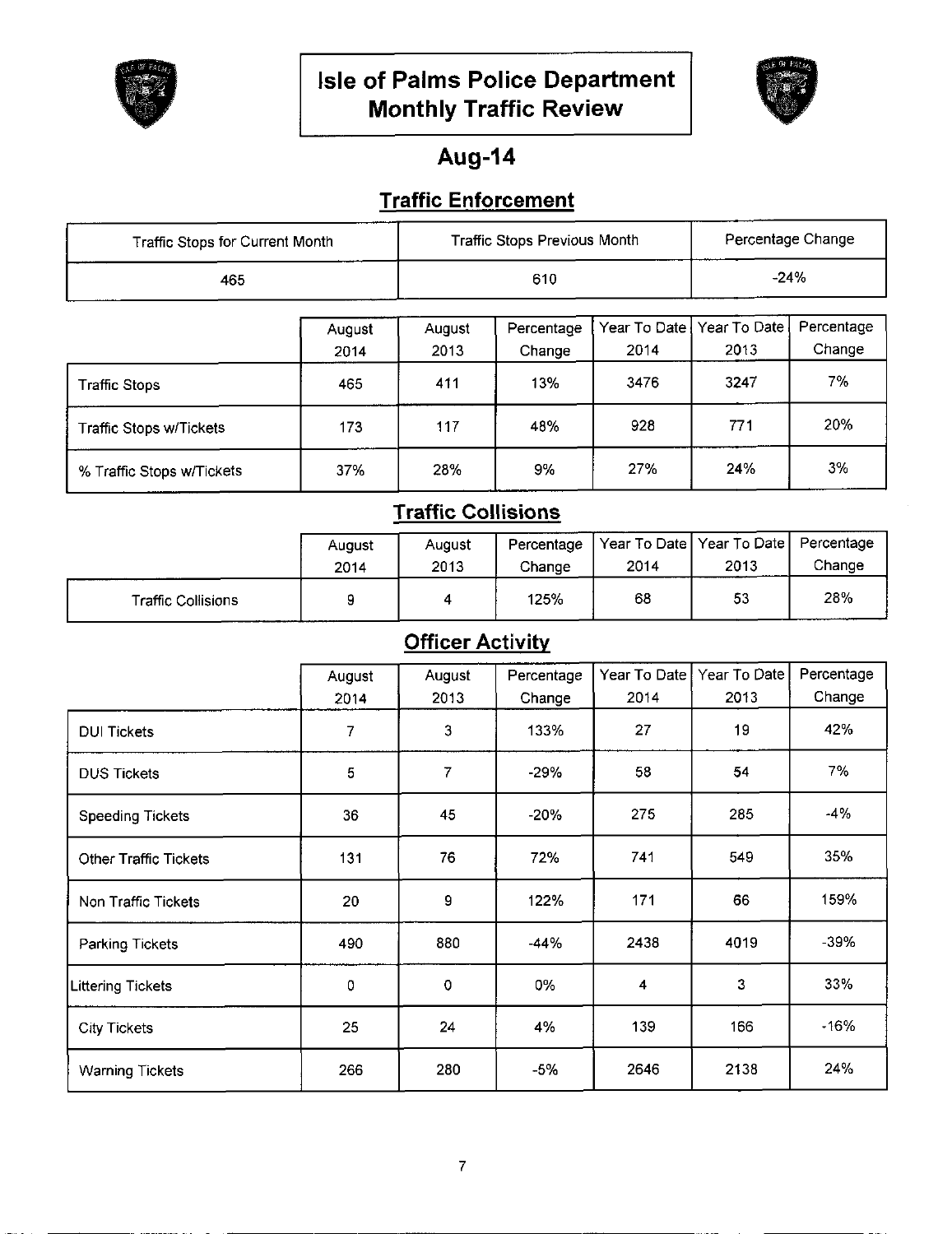The lsle of Palms Police Department has responded to or initiated 151 calls, involving 1287 minutes, or 21.45 man hours for the month of August 2014. The following breaks down the type, number and time element of each call on the connector.

|                                                | Calls  | Calls          | <b>Arrests</b> | <b>Arrests</b> | <b>Minutes</b> | <b>Minutes</b> | Avg. Minutes | Avg Minutes  |
|------------------------------------------------|--------|----------------|----------------|----------------|----------------|----------------|--------------|--------------|
|                                                | August | Year To Date   | August         | Year to Date   | August         | Year To Date   | August       | Year To Date |
| Accidents                                      | 3      | 26             | 0              | 0              | 116.53         | 887.15         | 39           | 34           |
| <b>Traffic Stops</b><br>with<br><b>Tickets</b> | 15     | 90             | $\overline{2}$ | 14             | 244.72         | 2507.2         | 16           | 28           |
| <b>Traffic Stops</b><br>without Tickets        | 24     | 205            | $\circ$        | 0              | 148.79         | 1847.09        | 6            | 9            |
| <b>Citizen Assists</b>                         | 15     | 65             | $\Omega$       | $\mathbf{1}$   | 165.15         | 1116.61        | 11           | 17           |
| Assist Other Dept.                             | 0      | $\overline{2}$ | $\circ$        | 0              | 0              | 42.69          | 0            | 21           |
| Miscellaneous                                  | 94     | 983            | $\mathbf 0$    | o              | 612.48         | 5529.8         | 7            | 6            |
| Totals                                         | 151    | 1371           | $\overline{2}$ | 15             | 1287.67        | 11930.54       | 9            | a,           |
| Aug-13                                         | 110    | 1234           | $\mathbf 0$    | 20             | 772            | 9317           | 7            | 8            |

 $\bar{\beta}$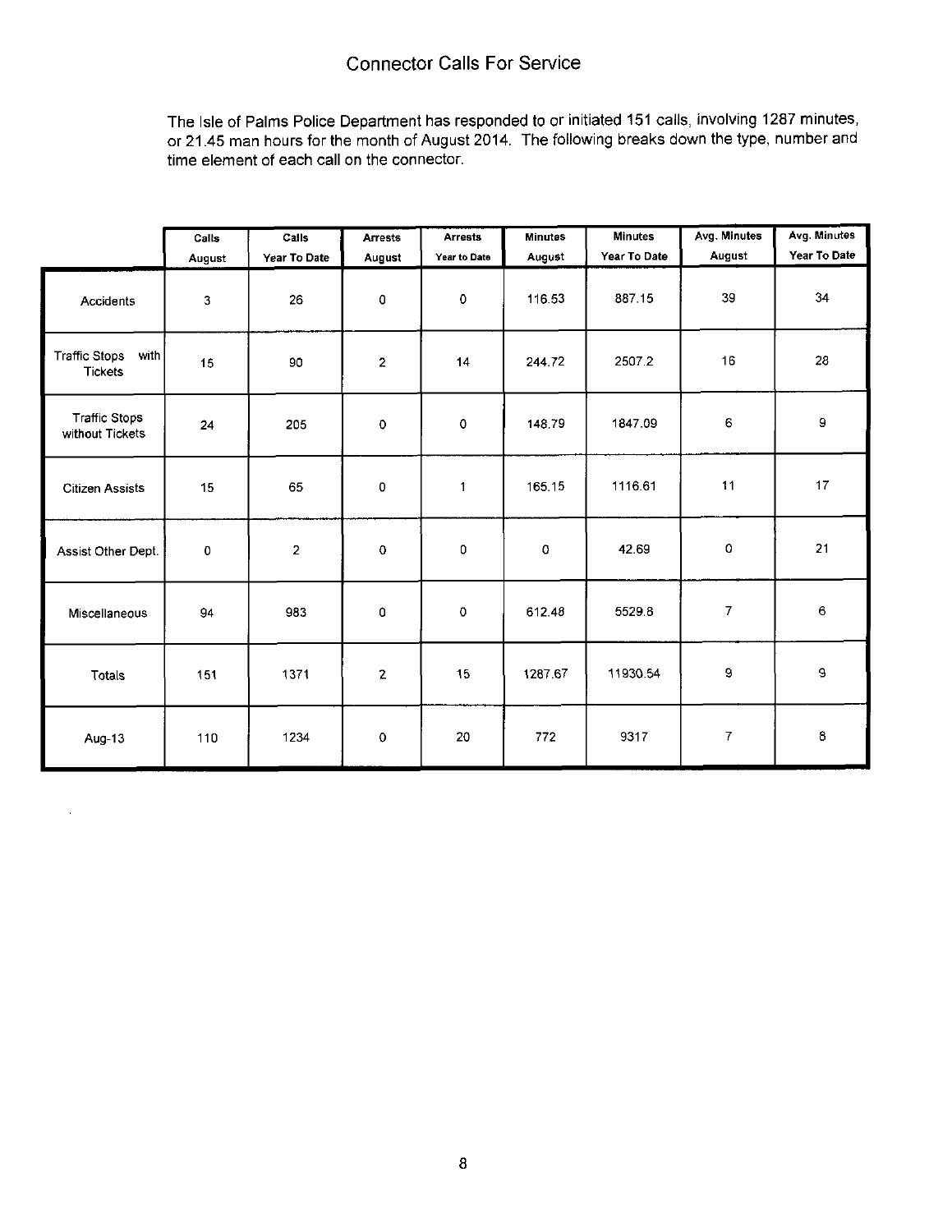#### % CHANGE  $\frac{100\%}{100\%}$  $\frac{88}{100}$  $\frac{32%}{100%}$ 200%<br>167% 150%  $\sqrt{\frac{2000}{200}}$ 129% 100% 100% <u>|៖</u>  $\frac{3}{2}$  $-15%$ -54%  $33%$ 600%  $-16%$ 114%  $100%$  $\frac{1}{75\%}$  $\frac{8}{200\%}$  $\frac{100\%}{22\%}$  $\frac{8}{100}$ 115%  $-19%$  $\frac{1}{2}$  $\frac{8}{15}$  $\frac{1}{2}$  $-67%$ န့်  $-50%$ 100%  $-14%$  $-33%$ 28% 25% 58% 14% 47%  $\frac{8}{57}$ နို 6% ∣៵  $2%$ ò. ∣≋ **PREVIOUS**  $1224$  $|\tilde{\omega}|$ 143  $\frac{8}{2}$  $114$ 302 且  $\vec{4}$ ∣∾ 4 ဇ္က  $\mathfrak{D}$  $\simeq$  $|z|$  $\circ$ Ť o  $\tilde{\mathcal{E}}$  $\tilde{c}$  $\overline{\mathbf{S}}$  $\ddot{\phantom{0}}$  $\mathbb{Z}$  $\mathbf{c}$ ါအ Ò ċ ò ċ ù,  $\overline{\mathbf{C}}$  $\circ$  $\circ$ ₹ Ò ø Œ,  $\overline{\phantom{a}}$ 0  $\mathbf{\Omega}$ 0 1204 255 ÇЦ  $51$  $\frac{14}{11}$  $\overline{5}$ ¦≌ န္တြ ع| 54 36 Ξ Ιõ |နွ 15 ∣≌ 9 io, Ò ú) 28  $\frac{1}{2}$ Ó  $\overline{\mathbf{c}}$  $\omega$  $\overline{5}$  $\bullet$ 6 Ŀ.  $\equiv$  $\circ$ 20 Ξ  $\overline{\mathbf{C}}$  $\sim$  $\sim$  $\infty$  $\mathbf{\hat{z}}$ Ò  $Dec 14$  $\circ$  $Nov-14$  $\circ$  $Oct 14$  $\circ$  $SEp-14$  $\circ$ **Aug 14** 160 23  $\overline{a}$  $23$ 0 တ  $\mathbb{N}$ l. Ċ မာ  $\overline{\mathsf{c}}$ ¢ c Ò 0 ₹ o ¢ œ ic.  $\bullet$  $\bullet$ Ō Ò iф 0  $\circ$ ø  $\sim$ S ¢ ¢ ¢ ¢  $\circ$ N  $\mathbf{C}$  $\circ$ ¢  $Jul-14$  $\overline{191}$  $\subseteq$ g ă  $\frac{1}{26}$  $\frac{\sigma}{\tau}$ 5 Ò ò ċ Ċ Ò C  $\overline{a}$ ŏ. Ċ 6  $\mathbf{\tilde{c}}$  $\circ$  $\circ$ Φ ċ Ċ ¢ ¢ ø  $\circ$ Ó Ó œ Ξ <u>Jun-14</u>  $61$  $\tilde{c}$  $\tilde{c}$ ని ₽ ∣≘  $\mathbf{z}$ o o m, Ō  $\epsilon$ ¢  $\simeq$ Ó c ¢ ¢  $\Rightarrow$ ю 4 o t Ó 5  $Mav-14$  $\overline{5}$  $\frac{5}{1}$  $35$ 25 47 ≌ o, ö ₹ d o Ó 4  $\circ$  $\infty$ o ċ  $\circ$ o d  $\mathbf{\tilde{c}}$ ¢ Ó  $\bullet$ ¢  $\ddot{\circ}$  $\circ$ O c O ¢ C  $\circ$  $Apr-14$ 153  $\boldsymbol{\mathcal{S}}$ lə 43 ሚ  $\ddot{\phantom{0}}$  $\circ$ ċ  $\bullet$ Ò ١m Ó Ċ Ò ശ C ¢  $\bullet$ Ó Ò ċ. Ó Ó  $\sim$ ¢ Ó ¢ ¢ Ó 6  $\bullet$  $\mathbf{\overline{C}}$  $Mar-14$  $\frac{33}{2}$  $\frac{10}{2}$  $\approx$ 35 œ b o o  $\circ$ d c c o Ó c o ¢ ×. 0 ¢ 0 ¢ 0  $\epsilon$ Ċ.  $\mathbf C$  $Eeb-14$  $\mathbf{r}$ ခြ 28  $\circ$ c Ó c d 0  $\circ$ o  $\circ$ o o ò Ċ o ΙS  $\sim$  $\circ$ Ö  $\overline{a}$ 70  $\circ$ o d d o O Ċ d Ċ d Ó o  $\circ$  $\mathbf C$ O Ó C C S C  $Jan-14$  $\frac{1}{11}$  $\frac{8}{1}$ \$  $\circ$  $\ddot{\circ}$  $\bullet$ g Ġ  $\ddot{\phantom{1}}$  $\circ$ O  $\circ$  $\circ$  $\circ$ M ò  $\epsilon$ ø Ò ø  $\circ$ o lo Ċ  $\circ$ O 0  $\circ$ 0 Ò  $\sim$ o ¦0  $\circ$  $\circ$ 4 C  $\circ$ ო  $\circ$ lက 250 POSSESSION OF FALSE DRIVERS LICENSE 756 USING MOTOR VEHICLE WITHOUT CONSE 26E WIRE/COMPUTER/ELECTRONIC MANIPUL 40B ASSISTING / PROMITING PROSTITUTION 90G UNDERAGE POSSESSION OF ALCOHOL 753 OBSCENE/HARASSING PHONE CALLS 35A SIMPLE POSSESSION OF MARIJUANA 290 DESTRUCTIVE/DAMAGE/VANDALISM 220 BURGLARY/BREAKING & ENTERING 23G THEFT OF MOTOR VEHICLE PARTS 90D DRIVING UNDER THE INFLUENCE 980 SUICIDE- ACTUAL OR ATTEMPTED 90F FAMILY OFFENSES/NONVIOLENT 13B CRIMINAL DOMESTIC VIOLENCE 35A DRUG/NARCOTICS VIOLATIONS 35B DRUG EQUIPMENT VIOLATIONS 90J TRESPASS OF REAL PROPERTY 91N NOISE ORDINANCE VIOLATION 23F THEFT FROM MOTOR VEHICLE 280 STOLEN PROPERTY OFFENSE 26A FALSE PRETENSE/SWINDLE **OFFENSE TYPE** 26B FRAUD CREDIT CARD/ ATM 520 WEAPON LAW VIOLATIONS 90G LIQUOR LAW VIOLATIONS NCR NON CRIMINAL REPORTS **ITA FORCIBLE RAPE<br>ITD LEWD ACT ON A MINOR** 13A AGGRAVATED ASSAULT 240 MOTOR VEHICLE THEFT 26B FRAUD/ IDENTITY THEF 90C DISORDERLY CONDUCT 90E PUBLIC DRUNKENNESS 902 ALL OTHER OFFENSES **36C INDECENT EXPOSURE** 91C COMMUNITY SERVICE 23H ALL OTHER LARCENY 91L LIVABILITY OFFENSE 91F DOMESTIC DISPUTE 91W WARRANT ARREST 23H BREACH OF TRUST 90G OPEN CONTAINER 911 TRAFFIC OFFENSE **90M OTHER AGENCIES** 979 MISSING PERSON 3B SIMPLE ASSAULT 13C INTIMIDATION 23C SHOPLIFTING **90N RESISTING** 250 FORGERY **BOI RUNAWAY** 91A ALARM TOTAL

Offense Type Comparison

 $\sigma$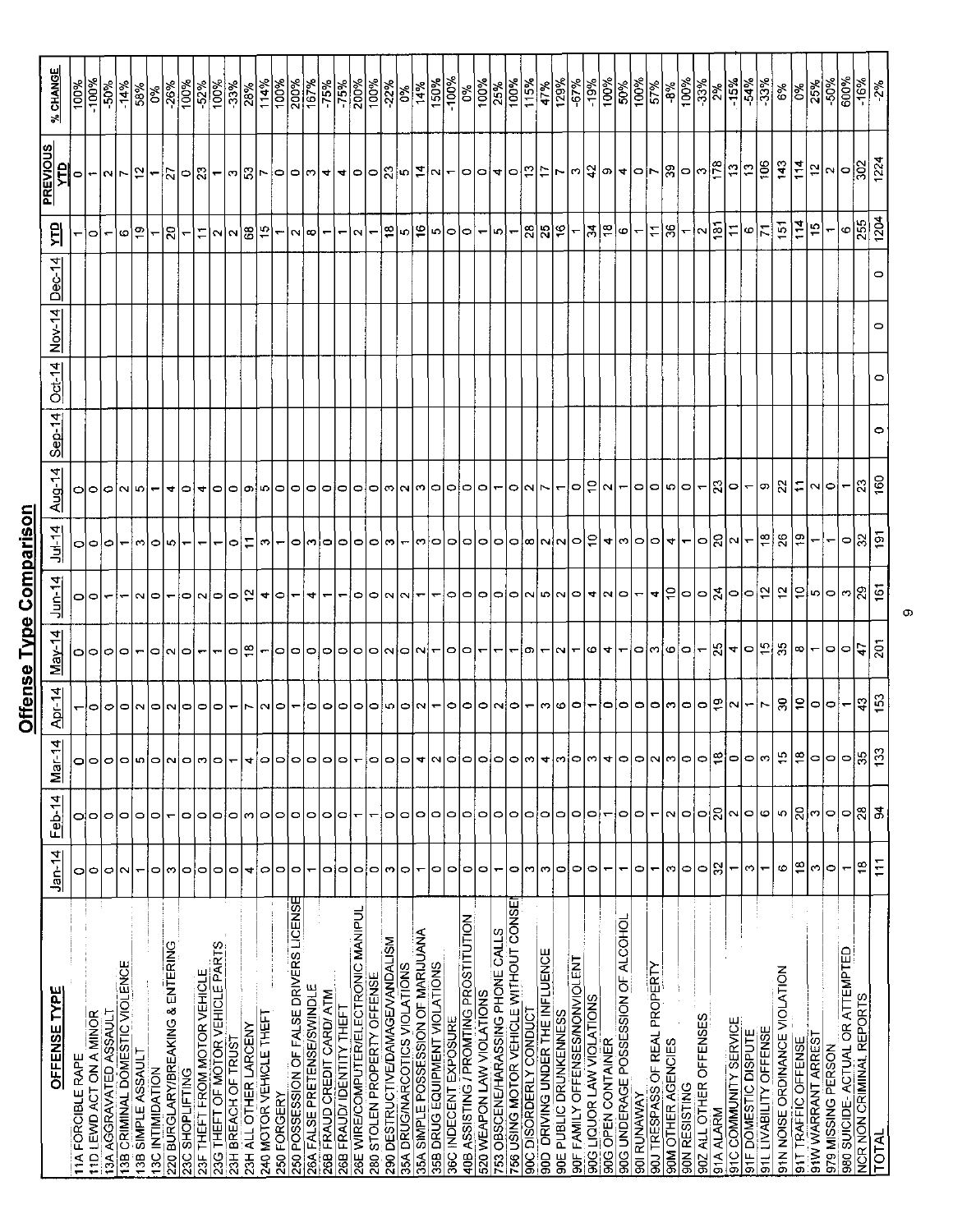#### ARREST SUMMARY

| 'Туре            |             |    | Aug-14         |    |             |     | Total 2014     |    |        |    | Aug-13  |    |               |    | Total 2013   |    |
|------------------|-------------|----|----------------|----|-------------|-----|----------------|----|--------|----|---------|----|---------------|----|--------------|----|
| Adults           | Male        | 30 | <b>IFemale</b> | 15 | Male)       |     | 262   Female   | 70 | Male   | 25 | Female  | 11 | <b>IMale</b>  |    | 165 Female   | 68 |
| <b>Juveniles</b> | Male        |    | Female         |    | Male        |     | Female         |    | Male   |    | Female  | 0  | <i>Male</i>   | 0  | Female       |    |
| Narc-Adults      | Male        | 6  | Female         | 0  | Male        | 25  | Female         |    | IMale  | 2  | lFemale |    | Male          | 18 | Female       |    |
| Narc-Juveniles   | <b>Male</b> |    | lFemale        | 0  | ∣Male       | 0   | Female         |    | lMale. | 0  | Female  | 0  | Male          |    | lFemale      |    |
| <b>TOTALS:</b>   | <b>Male</b> | 36 | <b>IFemale</b> | 16 | <b>Male</b> | 287 | <b>IFemale</b> | 74 | Male   | 27 | Female  | 12 | <b>I</b> Male |    | 190   Female | 72 |

### PROPERTY VALUES REPORTED

| Type                      | Aug-14      | Total 2014   | Aug-13      | <b>Total 2013</b> |
|---------------------------|-------------|--------------|-------------|-------------------|
| Burglary Stolen           | \$30,655.00 | \$42,955.00  | \$1,030.00  | \$58,731.00       |
| Larceny Stolen            | \$7,833.00  | \$125,126.00 | \$88,025.00 | \$247,620.00      |
| Criminal Damage           | \$250.00    | \$9,863.00   | \$100.00    | \$10,800.00       |
| <b>MVT Stolen</b>         | \$11,690.00 | \$61,690.00  | \$0.00      | \$34,600.00       |
| Robbery Stolen            | \$0.00      | \$3,000.00   | \$0.00      | \$0.00            |
| <b>Burglary Recovered</b> | \$0.00      | \$2,500.00   | \$0.00      | \$0.00            |
| Larceny Recovered         | \$1,890.00  | \$43,828.00  | \$345.00    | \$56,799.00       |
| Criminal Damage Recovered | \$0.00      | \$4,000.00   | \$0.00      | \$200.00          |
| MVT Recovered             | \$10,200.00 | \$59,700.00  | \$0.00      | \$34,600.00       |
| Robbery Recovered         | \$0.00      | \$0.00       | \$0.00      | \$0.00            |
| Total Stolen              | \$50,178.00 | \$232,771.00 | \$89,055.00 | \$340,951.00      |
| <b>Total Recovered</b>    | \$12,090.00 | \$110,028.00 | \$345.00    | \$91,599.00       |
| <b>Total Seized</b>       | \$0.00      | \$0.00       | \$0.00      | \$0.00            |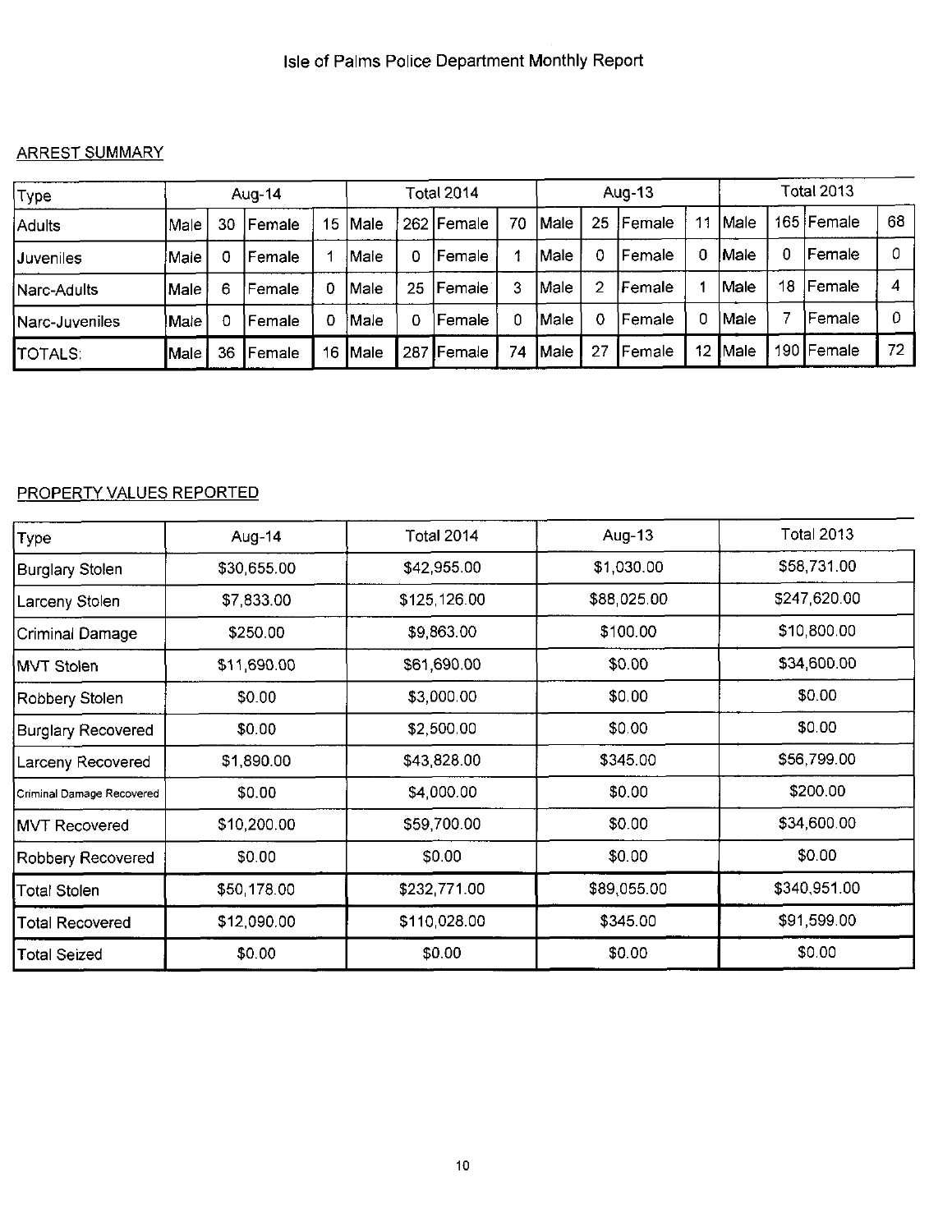| Offense                                   | Male<br>White | Nale<br>Black | American<br>Male | Male<br>Asian | Mate<br>Other | Female<br>White | Female<br>Black | American<br>Female | Female    | Female<br>Other | Male<br>Total | Femal<br>Total | Total                |
|-------------------------------------------|---------------|---------------|------------------|---------------|---------------|-----------------|-----------------|--------------------|-----------|-----------------|---------------|----------------|----------------------|
|                                           |               |               | Indian           |               |               |                 |                 | Indian             | Asian     |                 |               |                |                      |
| <b>11A FORCIBLE RAPE</b>                  | 0             | 0             |                  | $\circ$       | 0             | 0               | 0               |                    | o         | ۰               | 0             | ۰              | $\circ$              |
| 11D FORCIBLE FONDLING                     | ۰             | $\circ$       | $\circ$          | $\circ$       | $\circ$       | ۰               | $\circ$         | $\circ$            | $\circ$   | $\circ$         | $\circ$       | $\circ$        | $\circ$              |
| 13A AGGRAVATED ASSAULT                    | $\circ$       | $\circ$       | $\circ$          | $\circ$       | $\circ$       | $\circ$         | $\circ$         | $\circ$            | $\circ$   | $\circ$         | ۰             | ۰              | $\circ$              |
| 13B SIMPLE ASSAULT                        | $\circ$       | $\circ$       | ۰                | $\circ$       | $\circ$       | ۰               | $\circ$         | $\circ$            | $\circ$   | ۰               | 0             | $\circ$        | $\circ$              |
| 13B CRIMINAL DOMESTIC VIOLENCE            | C             | $\circ$       | ۰                | O             | $\circ$       | ۰               | $\circ$         | $\circ$            | $\bullet$ | $\circ$         | ო             | $\circ$        | $\mathbf{C}$         |
| 23C SHOPLIFTING                           | ۰             | $\circ$       | $\circ$          | $\circ$       | $\circ$       | $\circ$         | $\circ$         | $\bullet$          | $\circ$   | $\circ$         | $\circ$       | $\circ$        | $\circ$              |
| 23F THEFT FROM MOTOR VEHICLE              | 0             | o             | o                | o             | 0             | Ο               | Φ               | Ο                  | $\circ$   | o               | 0             | ۰              | $\circ$              |
| 23H BREACH OF TRUST                       | ۰             | $\circ$       | $\circ$          | ۰             | $\circ$       | ۰               | ۰               | $\circ$            | $\circ$   | ۰               | ۰             | $\circ$        | $\qquad \qquad \Box$ |
| 23H GRAND LARCENY                         | ۰             | $\circ$       | ۰                | $\circ$       | ۰             | $\circ$         | $\circ$         | $\circ$            | $\circ$   | $\circ$         | o             | ۰              | $\circ$              |
| 23H PETIT LARCENY                         | ۰             | 0             | $\circ$          | ۰             | 0             | ۰               | 0               | 0                  | 0         | O               | ۰             | ۰              | $\circ$              |
| ╥<br>26A FALSE PRETENSE/SWINDLE/CONFIDENC | $\circ$       | o             | $\circ$          | ۰             | 0             | ۰               | $\circ$         | $\circ$            | o         | $\circ$         | 0             | 0              | $\circ$              |
| 26B FRAUD CREDIT CARD/ ATM                | ۰             | $\circ$       | $\circ$          | ۰             | 0             | ۰               | $\circ$         | $\circ$            | ۰         | 0               | $\circ$       | O              | $\circ$              |
| 35A DRUG/NARCOTIC VIOLATIONS              | c             | $\circ$       | $\circ$          | ۰             | $\bullet$     | ۰               | ۰               | $\circ$            | $\bullet$ | ۰               | c             | $\bullet$      | $\mathbf{c}$         |
| 35A SIMPLE POSSESSION OF MARIJUANA        | $\sim$        | ÷             | $\circ$          | $\circ$       | 0             | $\circ$         | ٥               | $\circ$            | ۰         | ۰               | ఌ             | $\circ$        | C)                   |
| 35B DRUG EQUIPMENT VIOLATIONS             | $\circ$       | 0             | $\circ$          | 0             | 0             | ۰               | 0               | $\circ$            | $\circ$   | 0               | 0             | 0              | $\circ$              |
| 36B STATUTORY RAPE                        | $\circ$       | $\circ$       | $\circ$          | $\circ$       | $\circ$       | ۰               | $\circ$         | $\circ$            | $\circ$   | 0               | ۰             | $\bullet$      | ۰                    |
| 36C INDECENT EXPOSURE                     | Ο             | $\circ$       | $\circ$          | ٥             | o             | ۰               | ۰               | $\circ$            | ۰         | ۰               | ۰             | ۰              | O                    |
| 40B ASSISTING / PROMOTING PROSTITION      | 0             | $\circ$       | $\circ$          | 0             | 0             | ۰               | ۰               | $\circ$            | ۰         | 0               | ۰             | o              | $\circ$              |
| 90A FRAUDULENT CHECKS                     | ۰             | $\circ$       | $\circ$          | ۰             | ۰             | $\circ$         | 0               | $\circ$            | $\circ$   | ۰               | ۰             | ۰              | ۰                    |
| 90B CURFEWILOITERING/VAGRANCY             | ۰             | $\circ$       | $\circ$          | ۰             | 0             | ۰               | ۰               | $\circ$            | ۰         | ۰               | ۰             | 0              | $\circ$              |
| 90C DISORDERLY CONDUCT                    |               | $\circ$       | $\circ$          | ۰             | $\circ$       |                 | ۰               | $\circ$            | ۰         | ۰               |               |                | Z                    |
| 90D DRIVING UNDER THE INFLUENCE           | c             | $\circ$       | $\circ$          | c             | o             | ₩               | ۰               | ۰                  | ۰         | ۰               | ω             | 4              |                      |
| 90E PUBLIC DRUNKENNESS                    | $\circ$       | $\circ$       | $\circ$          | ۰             | o             |                 | ۰               | $\circ$            | ۰         | ۰               | ۰             |                |                      |
| 90G LIQUOR LAW VIOLATIONS                 | ≌             | $\circ$       | $\circ$          | ۰             | 0             | <b>S</b>        | ۰               | $\circ$            | ۰         | $\circ$         | $\mathbf{a}$  | e.             | ٩                    |
| 90G OPEN CONTAINER                        | n             | $\circ$       | ۰                | ۰             | 0             | 4               | ۰               | ۰                  | ۰         | ۰               | s             | 4              |                      |
| 90G UNDERAGE POSSESSION OF ALCOHOL        |               | $\circ$       | $\circ$          | ۰             | ۰             |                 | ۰               | $\circ$            | ۰         | ۰               |               |                | N                    |
| 90J TRESPASS OF REAL PROPERTY             | ۰             | $\circ$       | $\circ$          | ۰             | $\circ$       | ۰               | $\circ$         | $\circ$            | ۰         | ۰               | $\circ$       | ¢              | ۰                    |
| 90M AGENCY ASSIST                         | 0             | $\circ$       | $\circ$          | ۰             | ۰             | $\circ$         | ۰               | $\circ$            | ۰         | ۰               | ٥             | $\bullet$      | ۰                    |
| 90N RESISTING ARREST/HINDERING            | ۰             | $\circ$       | $\circ$          | 0             | 0             | $\circ$         | ۰               | $\circ$            | ۰         | ۰               | $\circ$       | $\circ$        | ۰                    |
| 902 ALL OTHER OFFENSES                    |               | $\circ$       | $\bullet$        | ۰             | $\circ$       | ۰               | $\circ$         | $\circ$            | ۰         | ۰               |               | $\circ$        |                      |
| 91L LIVABILITY OFFENSE                    | ۰             | $\circ$       | ۰                | ۰             | 0             | ۰               | O               | ۰                  | o         | ۰               | o             | o              | ۰                    |
| 91T TRAFFIC OFFENSE                       | $\sim$        | ↽             | $\circ$          | ۰             | N             |                 | $\circ$         | $\circ$            | $\circ$   | ۰               | S.            |                | ٥                    |
| 91W WARRANT ARREST                        | 0             | $\circ$       | $\circ$          | ۰             | ۰             | 0               |                 | $\circ$            | 0         | ۰               | $\circ$       |                |                      |
| 200 ARSON                                 | ۰             | ۰             | $\circ$          | 0             | 0             | 0               | ۰               | 0                  | 0         | o               | 0             | 0              | 0                    |
| 220 BURGLARY/BREAKING & ENTERING          | $\circ$       | $\circ$       | $\circ$          | ۰             | ۰             | $\circ$         | $\circ$         | $\circ$            | $\circ$   | $\circ$         | $\circ$       | $\circ$        | ۰                    |
| 240 MOTOR VEHICLE THEFT                   | $\circ$       | $\circ$       | $\circ$          | ۰             | ۰             | $\circ$         | $\circ$         | $\circ$            | o         | ۰               | $\circ$       | $\bullet$      | O                    |
| 250 FORGERY/COUNTERFEITING                | $\circ$       | $\circ$       | $\circ$          | ٥             | ۰             | $\circ$         | ۰               | 0                  | 0         | ۰               | ۰             | 0              | O                    |
| 250 POSSESSION OF FALSE DRIVERS LICENSE   | $\circ$       | $\circ$       | $\circ$          | ۰             | ۰             | $\circ$         | $\circ$         | $\circ$            | 0         | 0               | O             | ۰              | $\circ$              |
| 280 STOLEN PROPERTY OFFENSES              | $\circ$       | $\circ$       | $\circ$          | ۰             | ۰             | $\circ$         | $\circ$         | $\circ$            | $\circ$   | $\circ$         | ۰             | $\circ$        | $\circ$              |
| 290 DESTRUCTIVE/DAMAGE/VANDALISM          | $\circ$       | 0             | $\circ$          | ۰             | 0             | $\circ$         | ۰               | 0                  | o         | $\circ$         | $\circ$       | ۰              | ۰                    |
| 370 PORNOGRAPHY/OBSCENE MATERIAL          | $\circ$       | $\circ$       | $\circ$          | 0             | $\circ$       | $\circ$         | ۰               | ۰                  | ۰         | $\circ$         | 이아용           | ۰              | $\circ$              |
| 520 WEAPON LAW VIOLATIONS                 | ∣∘∣≳          | $\circ$       | olo              | $\circ$       | ۰             | 이유              | $\circ$         | $\circ$            | ۰         | ା               |               | ∣o∣≌           | $  \circ  $ ္ဖ       |
| <b>TOTAL:</b>                             |               | $\sim$        |                  | $\circ$       |               |                 |                 | $\circ$            | $\circ$   | $\circ$         |               |                |                      |

 $\ddot{\phantom{a}}$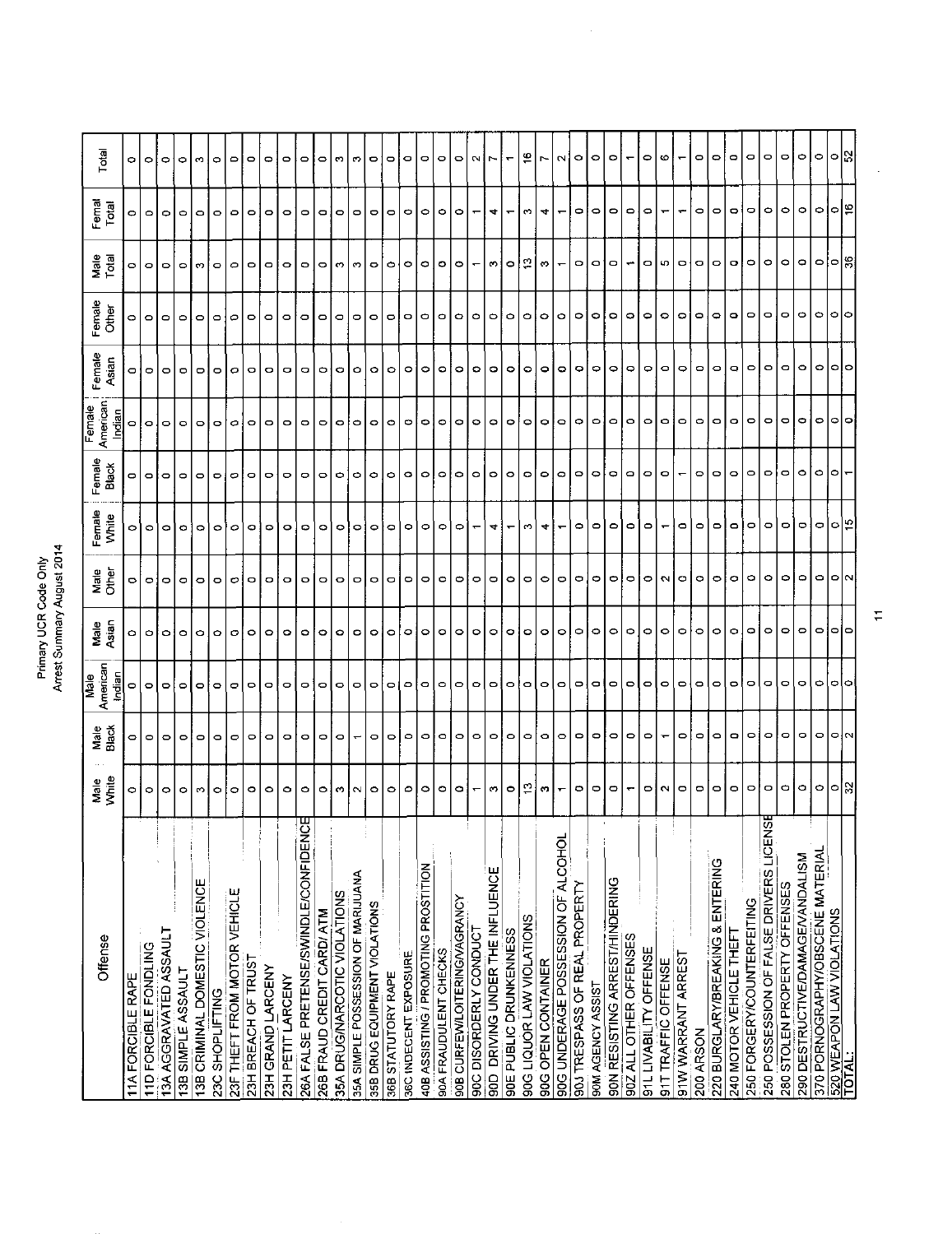|                             | Aug-14             | 2014               | Aug-13         | 2013                    |
|-----------------------------|--------------------|--------------------|----------------|-------------------------|
|                             | Monthly            | Yearly             | Monthly        | Yearly                  |
|                             | Total              | Total              | Total          | Total                   |
| <b>Citations</b>            | 0                  | 1                  | $\pmb{0}$      | 15                      |
| <b>Warning Tickets</b>      | $\overline{c}$     | 41                 | $\mathbf 0$    | 14                      |
| <b>Animals Secured</b>      | $\overline{7}$     | 51                 | $\overline{2}$ | 20                      |
| Dogs                        | 5                  | 32                 | $\overline{0}$ | 14                      |
| Cats                        | $\overline{c}$     | 12                 | $\overline{2}$ | 5                       |
| Raccoons                    | $\pmb{0}$          | $\overline{\bf 4}$ | $\overline{0}$ | $\mathbf 0$             |
| Other*                      | $\pmb{\mathsf{O}}$ | 3                  | $\mathbf 0$    | 1                       |
| Released to: (Owner, other) | $\overline{7}$     | 39                 | $\mathbf 0$    | 15                      |
| Transported to Shuler Vet   | $\pmb{0}$          | $\mathbf 0$        | $\mathbf 0$    | $\mathbf{3}$            |
| Transported to Other Vets   | 3                  | 12                 | $\mathbf 0$    | $\mathbf 0$             |
| Transported to SPCA         | $\overline{2}$     | $\overline{7}$     | $\overline{2}$ | 6                       |
| <b>Injured Animals</b>      | $\overline{2}$     | 9                  | $\mathbf 0$    | 10                      |
| <b>Trapped Animals</b>      | $\overline{2}$     | 10                 | 1              | $\overline{\mathbf{4}}$ |
| Cats                        | $\overline{2}$     | 10                 | 1              | 5                       |
| Raccoons                    | $\pmb{0}$          | $\mathbf 0$        | $\circ$        | 1                       |
| Other **                    | $\pmb{0}$          | $\mathbf 0$        | $\mathbf 0$    | 5                       |
| <b>Dead Animals Removed</b> | 29                 | 172                | 20             | 205                     |
| <b>Traps Set</b>            | $\overline{2}$     | 12                 | $\overline{2}$ | 18                      |
| Kennel Fees                 | \$0.00             | \$88.00            | \$0.00         | \$56.00                 |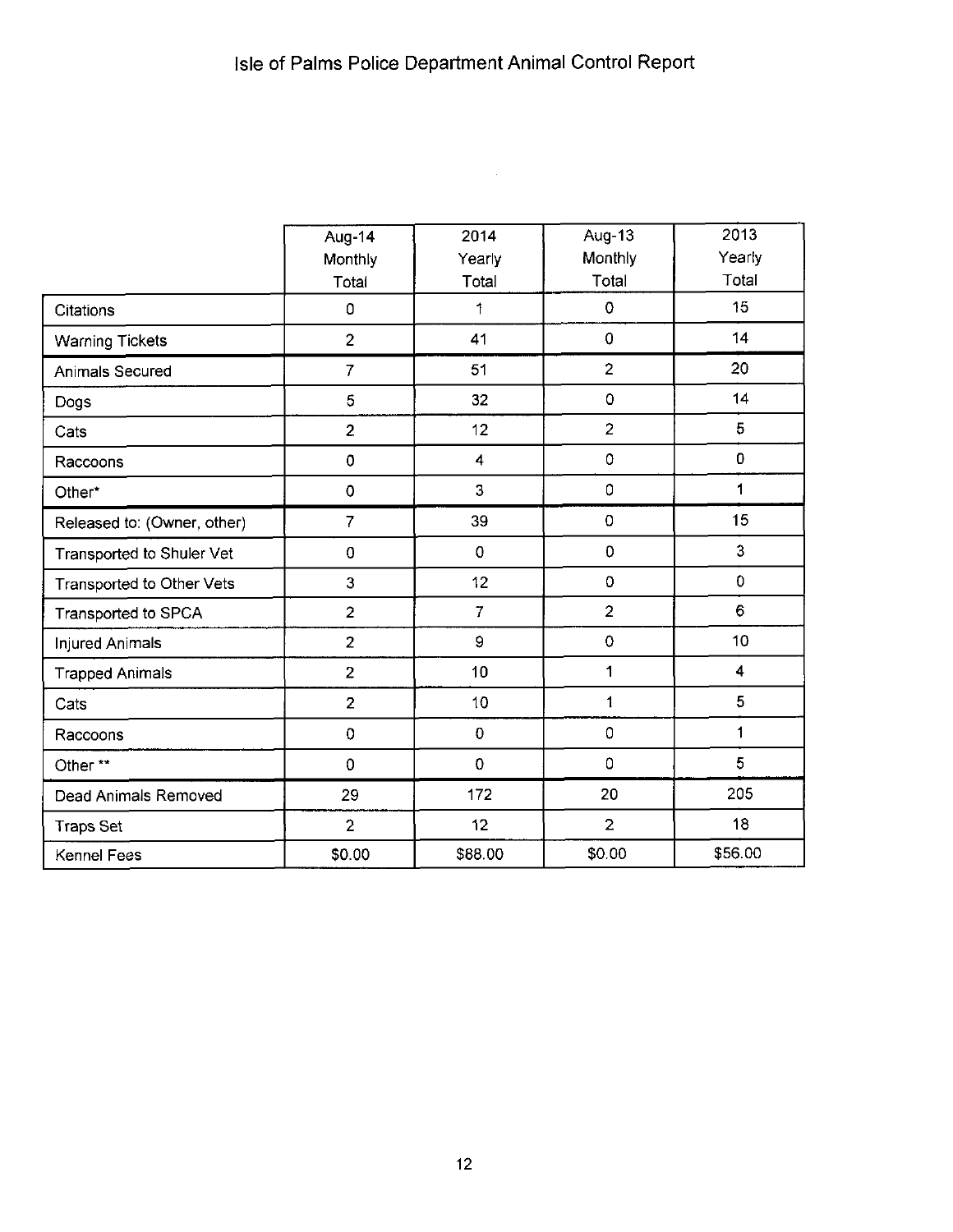



# **Isle of Palms Police Department**

### **Criminal Investigations Division**

### **Monthly Report**

August 2014

### **CASES ASSIGNED TO INVESTIGATORS**

| <b>Cases Assigned: 37</b> | <b>Investigations Carried Over: 15</b> |
|---------------------------|----------------------------------------|
| <b>Cases Closed: 29</b>   | <b>Investigations Continuing: 23</b>   |

### **BREAKDOWN OF INVESTIGATION CLEARANCE**

| <b>Cleared by Arrest: 0</b> | Exceptionally Cleared: $1$         |
|-----------------------------|------------------------------------|
| Unfounded: 5                | <b>Administratively Closed: 23</b> |

\*\*Incident / Investigation Status Indicators (CALEA 42.1.3)\*\*

"Active" - The case is assigned to an investigator and investigative efforts are active and ongoing.

"Cleared by Arrest" - (Closed) The case has been cleared by the arrest of the offender(s)

"Unfounded" - The offense described did not occur or occurred in another jurisdiction.

"Exceptionally Cleared" - (Closed) The case has been cleared due to offender death, lack of prosecution, denied extradition, victim declining prosecution, or offender was a juvenile (no custody).

"Administratively Closed" - (Non-criminal incident or investigation suspended) All available leads have been exhausted, but the case has not been brought to a conclusion, and investigative efforts may be resumed if new evidence or leads are discovered at a later date.

#### **Administrative:**

-CID members attended Compstat, CID Review, and Patrol Supervisor meetings during the month of August.

-Det. Sgt. Swain attended SCMIRF/SCMIT Law Enforcement Best Practices and Emerging Trends training.

-Det. Tarr attended Darkness to Light training.

#### **Court Proceedings:**

-Preliminary Hearings 0 -Grand Jury 1 -Municipal Court 2

#### **Victim Services:**

Victim Advocate Det. Tarr sent out 25 Victim Letters during the month of August.

#### CID Call Outs:

There were 2 call outs for the month of August.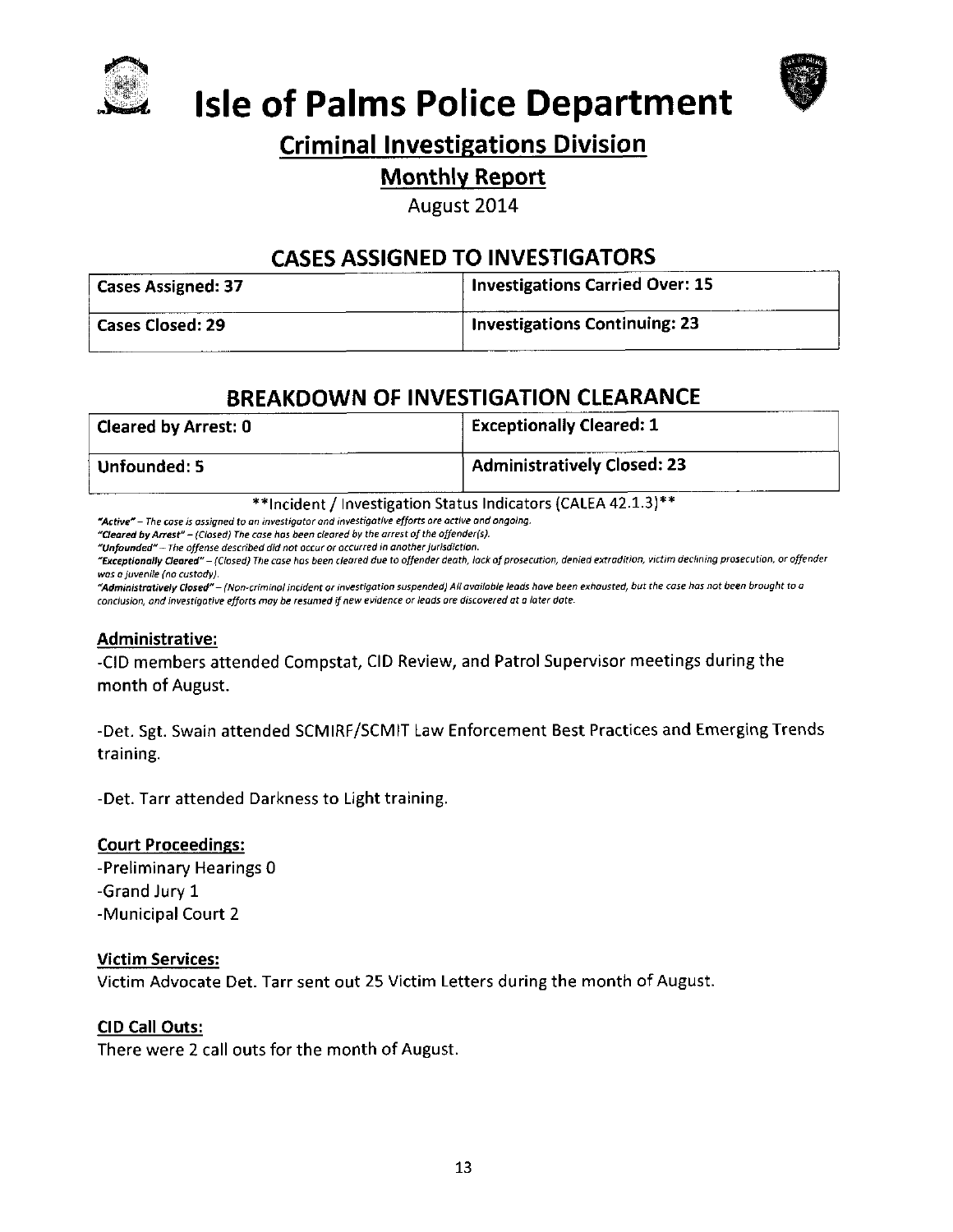

# **MONTHLY TRAINING REPORT**

# August-14

| Sworn        | Civilian | Type       | Description                                            | <b>SCCJA</b>   | Webinar | In-Service | Other |
|--------------|----------|------------|--------------------------------------------------------|----------------|---------|------------|-------|
| 3            |          | Advanced   | ARIDE - Advanced Roadside Impaired Driving Enforcement | 49.5           |         |            |       |
| 1            |          | Advanced   | Court Security Training                                | $\overline{7}$ |         |            |       |
| 1            |          | Advanced   | Criminal Gang Overview                                 | 7.75           |         |            |       |
| 8            |          | In-Service | SC Municipal League Training - Legal Update w/ MASC    | 64             |         |            |       |
| 17           | 3        | In-Service | Stewards of Children Training - Darkness To Light      |                |         | 40         |       |
| 8            |          | In-Service | SCCJA The Line Up - July / August 2014                 | 8              |         |            |       |
| $\mathbf{1}$ |          | In-Service | SCCJA The Line Up - May / June 2014                    | $\mathbf{1}$   |         |            |       |
|              |          |            |                                                        |                |         |            |       |
|              |          |            |                                                        |                |         |            |       |
|              |          |            |                                                        |                |         |            |       |
|              |          |            |                                                        |                |         |            |       |
|              |          |            |                                                        |                |         |            |       |
|              |          |            |                                                        |                |         |            |       |
|              |          |            |                                                        |                |         |            |       |
|              |          |            |                                                        |                |         |            |       |
|              |          |            |                                                        |                |         |            |       |
|              |          |            |                                                        |                |         |            |       |
|              |          |            |                                                        |                |         |            |       |
|              |          |            |                                                        |                |         |            |       |
|              |          |            |                                                        |                |         |            |       |
|              |          |            |                                                        |                |         |            |       |
|              |          |            |                                                        |                |         |            |       |
|              |          |            | <b>TOTAL</b>                                           | 137 25         | 0.00    | 40.00      | 0.00  |
|              |          |            | TOTAL MONTHLY HOUDE                                    | 477.25         |         |            |       |

TOTAL MONTHLY HOURS 177.25

|                              | <b>SCCJA</b> | Telecourse | In-Service | Other  |
|------------------------------|--------------|------------|------------|--------|
| <b>PREVIOUS REPORT TOTAL</b> | 275.25       | 2.00       | 1327.00    | 135.50 |
| <b>CURRENT MONTH TOTALS</b>  | 137 25       | 0.00       | 40.00      | 0.00   |
| YEAR TO DATE TOTALS          | 412.50       | 2.00       | 1367.00    | 135.50 |
|                              |              |            |            |        |

DEPARTMENT HOURS YEAR TO DATE

1917.00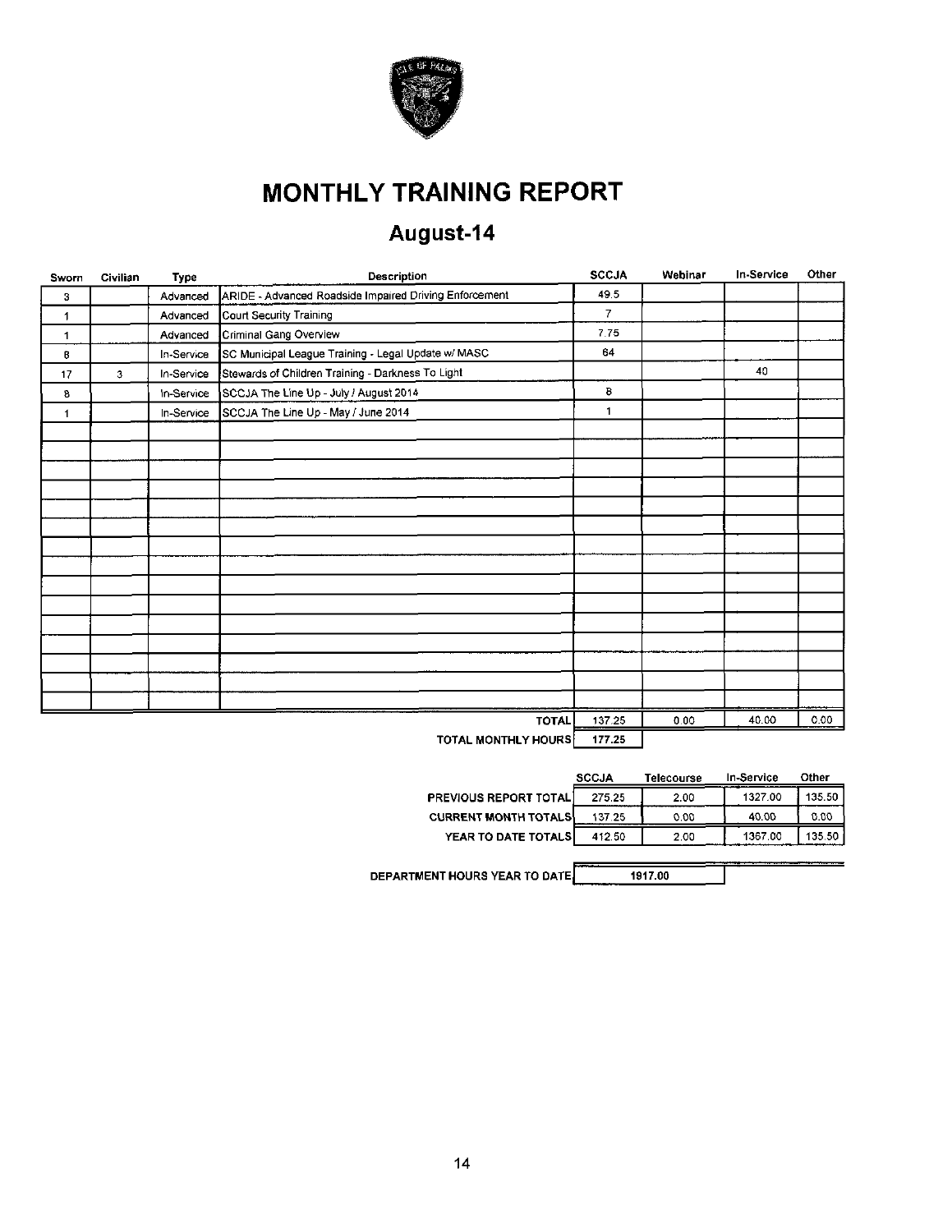## **Isle of Palms Police Department** Overtime Report August <u>2014</u>

| Category                                                  | <b>Hours</b> |
|-----------------------------------------------------------|--------------|
| Court - Livability                                        | 10.5         |
| Court - Municipal                                         | 8.75         |
| Court - Other                                             | 4            |
| Reception Coverage                                        | 3            |
| Holdover Arrest                                           | 21.5         |
| Holdover Manpower                                         | 1.5          |
| Holdover Report                                           | 15.5         |
| Meeting                                                   | 1            |
| Sick Coverage                                             | 137          |
| Special Assignment                                        | 21.5         |
| Training Coverage                                         | 41           |
| Vacation Coverage                                         | 12           |
| <b>Weekly Schedule</b>                                    | 55.5         |
| <b>TOTAL HOURS</b>                                        | 332.75       |
| Reporting for Pay Periods - July 22nd through August 18th |              |

L.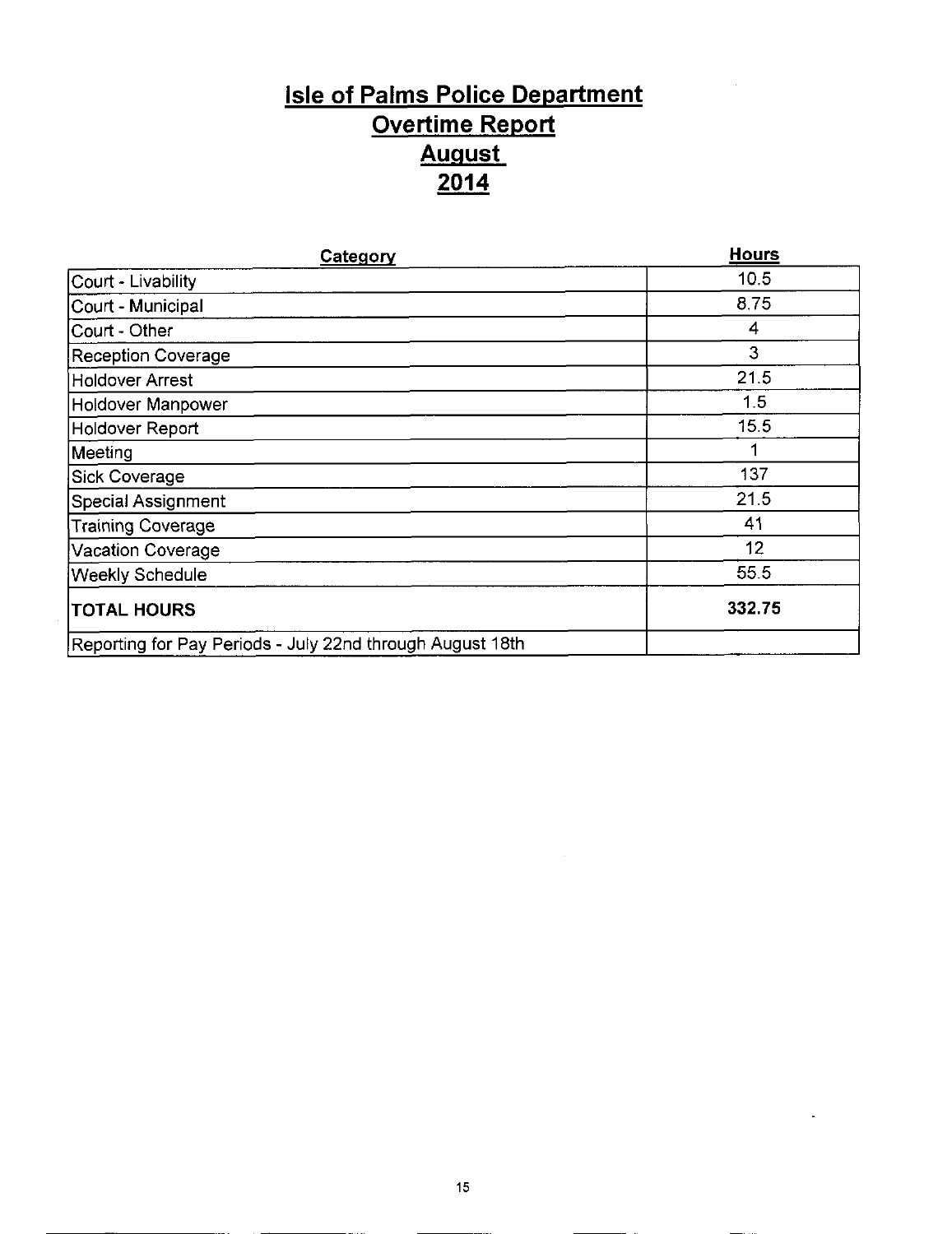| <b>NOISE COMPLAINTS</b>                              |                                                |                    |                             |                           | <b>SUSOS PAINS ROLG DEPARTMENT LIVABILITY REPORTANGE OF LISTS.</b> |                                |                                            |                          |                                                |        |                        |
|------------------------------------------------------|------------------------------------------------|--------------------|-----------------------------|---------------------------|--------------------------------------------------------------------|--------------------------------|--------------------------------------------|--------------------------|------------------------------------------------|--------|------------------------|
|                                                      |                                                |                    |                             | RENTAL                    |                                                                    | RENTAL                         | RENTAL                                     |                          |                                                |        |                        |
|                                                      |                                                |                    | <b>ISLAND</b>               | <b>TERM</b><br><b>DNG</b> | LONG TERM<br>RENTAL                                                | <b>SHORT</b><br><b>TERM</b>    | <b>TERM BY</b><br>SHORT                    | OTHER                    |                                                |        |                        |
| ADDRESS                                              | DATE                                           | TIME               | RESIDENT                    | BY OWNER                  | BY AGENCY                                                          | BY OWNER                       | AGENCY                                     | LOCATIONS F/U            |                                                | $\cup$ | š.                     |
| 22 Thirty-First Avenue                               | 8/1/2014                                       | $\overline{0}$     | ۰                           | o                         |                                                                    | o                              | ᆔ                                          | ö                        | $\mathbf{u}$                                   |        | ≳∣≲                    |
| 3105 Palm Boulevard                                  | 8/3/2014                                       | 23:10              | $\circ$                     | $\circ$                   | o¦o¦o                                                              | းေ                             |                                            |                          | ြိ                                             |        |                        |
| 2802 Cameron Boulevard                               | 8/9/2014                                       | 1.55               | $\overline{\phantom{a}}$    | $\circ$                   |                                                                    |                                | $\circ$                                    |                          | $\overline{0}$                                 |        | ₹                      |
| 4002 Palm Boulevard                                  | 8/13/2014                                      | 22.53              |                             | $\circ$                   | $\circ$                                                            | ۰                              | ⊣                                          |                          | ۳<br>O                                         |        | 3                      |
| 2803 Cameron Boulevard                               | 8/14/2014                                      | 22:35              | $\overline{\phantom{aa}}$ : | ੱ                         | $\circ$                                                            | $\circ$ $\circ$                | $\circ$                                    |                          | $\frac{1}{2}$                                  |        |                        |
| 8 Tenth Avenue                                       | 8/14/2014                                      | 23:10              | $\circ$                     | $\circ$                   | $\circ$                                                            |                                | $\mathbf{H}$                               | ठ                        | щ.                                             |        | ₹<br>≩                 |
| 1400 Ocean Boulevard 301                             | 8/14/2014<br>8/14/2014                         | $23 - 45$<br>23:11 | $\circ$                     | $\circ$                   | $\ddot{\circ}$                                                     | $\circ$                        | $\overline{\phantom{0}}$                   |                          | $\frac{1}{\mathbf{Q}}$<br>$\frac{1}{\sqrt{2}}$ |        |                        |
| 1140 Ocean Boulevard 104<br>1140 Ocean Boulevard 104 | 8/15/2014                                      | 1:33               | $\circ$<br>$\circ$          | $\circ$<br>$\circ$        | $\circ$ $\circ$                                                    | $\circ$ $\circ$                | $\overline{\phantom{0}}$<br>$\blacksquare$ |                          | 음                                              | ပ      |                        |
| 2914 Palm Boulevard                                  | 8/15/2014                                      | 11.38              | $\blacksquare$              | $\circ$                   |                                                                    |                                | $\circ$                                    |                          | $\frac{1}{\alpha}$                             |        |                        |
| 8 Tenth Avenue                                       | 8/16/2014                                      | 236                | $\circ$                     | $\circ$                   | aio o                                                              | ojo                            | $\overline{\phantom{a}}$                   | $\overline{\circ}$       | عه غ                                           | ပ      |                        |
| 3203 Palm Boulevard                                  | 8/16/2014                                      | 10:12              | $\blacksquare$              | $\circ$                   |                                                                    | $\circ$                        | $\circ$                                    |                          | $\frac{1}{\sigma}$                             |        | ż                      |
| 916 Carolina Boulevard                               | 8/19/2014                                      | 2:28               |                             | $\circ$                   | $\circ$                                                            | $\circ$                        | $\mathbf{\mathbf{r}}$                      |                          | $\frac{1}{\mathbf{C}}$                         |        | ₹                      |
| 918 Carolina Boulevard                               | 8/20/2014                                      | 3.00               | $\circ$                     | o o                       | $\circ$                                                            | $\overline{a}$                 | $\circ$ $\circ$                            |                          | $\frac{1}{\overline{0}}$                       |        | 3                      |
| 41 Lagoon Villas                                     | 8/24/2014                                      | 3.79               | $\circ$                     |                           | $\bullet$                                                          |                                |                                            |                          | $\frac{1}{1}$                                  |        | ₹                      |
| 1126 Ocean Boulevard 327                             | 8/29/2014                                      | $\frac{15}{2}$     | $\circ$                     | $\circ$                   | $\circ$                                                            | $\overline{\circ}$             | $\circ$                                    |                          | $\frac{4}{1}$                                  |        | $\geq$                 |
| 26 Forty-Second Avenue                               | 8/29/2014                                      | 12.51              | ٥                           | $\circ$                   | $\circ$ $\circ$                                                    | Ó                              | $\overline{\phantom{0}}$                   |                          | $\frac{1}{2}$                                  |        | $\gtrsim$              |
| 7 Fifty-Second Avenue                                | 8/30/2014                                      | 3.20               | $\circ$                     | $\circ$                   |                                                                    | $\circ$                        | $\blacksquare$                             |                          | $\frac{1}{\sigma}$                             |        | $\geq$                 |
| 213 Carolina Boulevard                               | 8/30/2014                                      | 3:35               | ۰                           | $\circ$                   | $\circ$                                                            | $\circ$                        | $\mathbf{\mathbf{r}}$                      | o                        | щ                                              |        | ₹                      |
|                                                      | 19 Total by Category                           |                    | 4                           |                           | ö                                                                  | r4                             | $\mathbf{S}$                               | $\overline{\phantom{a}}$ |                                                |        | $\mathbf{1}$<br>$\sim$ |
|                                                      | % by Category                                  |                    | 21%                         | ි<br>0%                   | Ö%.                                                                | $5\%$                          | 63%                                        | 11%                      |                                                |        |                        |
| BARKING DOG COMI                                     | <b>PLAINTS</b>                                 |                    |                             |                           |                                                                    |                                |                                            |                          |                                                |        |                        |
|                                                      |                                                |                    |                             | RENTAL<br>LONG<br>TERM    | RENTAL                                                             | <b>RENTAL</b><br>SHORT<br>TERM | <b>TERM BY</b><br>RENTAL<br>SHORT          | <b>OTHER</b>             |                                                |        |                        |
| <b>ADDRESS</b>                                       | DATE                                           | <b>HME</b>         | RESIDENT<br><b>ISLAND</b>   |                           | LONG TERM<br>BY OWNER BY AGENCY                                    | BY OWNER AGENCY                |                                            | LOCATIONS F/U            |                                                | پ      | 3                      |
| 218 Charleston Boulevard                             | 8/5/2014                                       | 20:30              |                             | 0                         |                                                                    | $\circ$                        | $\circ$                                    |                          | υ<br>Ο                                         |        |                        |
| 11 Twentieth Avenue                                  | 8/21/2014                                      | 16:50              | ⊣ ೦                         | $\blacksquare$            | 00                                                                 | $\ddot{\mathbf{o}}$            | $\circ$                                    |                          | $\frac{1}{\sigma}$                             |        | 3                      |
| Area of Twenty-Second Ave                            | 8/26/2014                                      | 21:15              | $\circ$                     | $\circ$                   | $\circ$                                                            | $\circ$                        | $\circ$                                    | $\blacksquare$           | ⊃                                              |        |                        |
|                                                      |                                                |                    |                             |                           |                                                                    |                                |                                            |                          |                                                |        |                        |
|                                                      | Total by Category<br>$\overline{\mathfrak{m}}$ |                    | ٣                           | $\blacksquare$            | 0                                                                  | $\circ$                        | $\circ$                                    | 1                        |                                                |        | ö                      |
|                                                      | % by Category                                  |                    | 33%                         | 33%                       | క                                                                  | క                              | క                                          | 33%                      |                                                |        |                        |